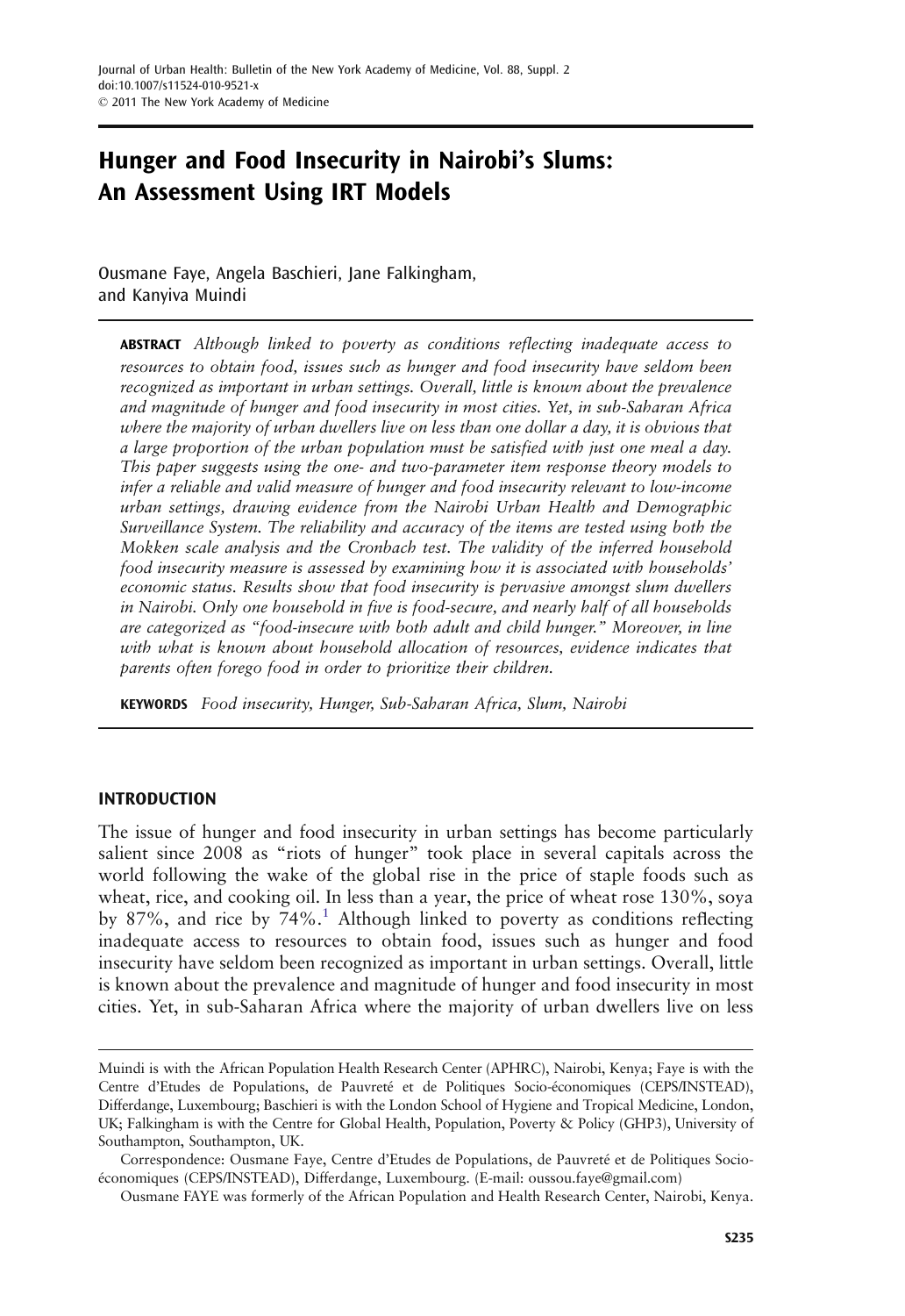than one dollar a day,<sup>[2](#page-19-0)</sup> it is obvious that a large proportion of the urban population must be satisfied with just one meal a day.

In spite of this, little research has been carried out to appraise the scope of hunger and food insecurity in urban settings in sub-Saharan Africa.<sup> $3-5$  $3-5$  $3-5$ </sup> In contrast, the physiological signs of extreme food deprivation (malnutrition) have been the subject of extensive research, with a particular focus on children, childbearing women, and persons suffering from chronic illnesses. However, despite a strong connection, the two issues are conceptually different. While food insecurity and hunger may lead to malnutrition over time, they may occur without the overt signs of suboptimal nutritional status.

Going without food unintentionally and regularly is not without adverse health effects over time. It may cause serious damage to the physical and mental health of those affected. Conversely, widespread hunger and food insecurity may also pose social problems. Fighting to address food insecurity may lead to socially undesirable actions such as theft or other criminal actions. Searching for enough food could also take away the attention of affected households from other priorities such as children's schooling or vaccination. Then, failure to deal with hunger and food insecurity problems in a country could render efforts to promote growth and better quality of life ineffective.

Assessing and monitoring the extent of food insecurity and hunger should therefore be taken as key parts of national strategies for improving livelihood in African countries. In food-rich countries such as the USA, Canada, UK, and New Zealand, this has been a routine exercise since the 1990s. In the USA, the Census Bureau has developed a US Food Security Scale, which is fielded each year through the Current Population Survey. In this country, food security, food insecurity, and hunger indicators are now essential components of a wider portfolio of indexes used for monitoring human development and household livelihood.

The purpose of this paper is to assess the scope of food insecurity and hunger among households in a poor urban informal setting, drawing evidence from the Nairobi Urban Health and Demographic Surveillance System (NUHDSS). The paper seeks to provide prevalence estimates of food insecurity and hunger in this setting (how many people are affected?), identify those who are affected, and determine the causes (why are people affected?).

But, beforehand, what is meant by the concepts "food insecurity" and "hunger"?

The World Food Summit defined food security as "when all people at all times have physical and economic access to sufficient, safe, and nutritious food for a healthy and active life."<sup>[6](#page-19-0)</sup> Household food security is, therefore, a combination of availability of safe food and assured possibility for households to meet their dietary needs and food preferences in socially acceptable ways. Thus, households become food-insecure when there is uncertainty about food availability and access, insufficiency in the amount and kind of food necessary for meeting their dietary requirements, or the need to use socially unacceptable ways to acquire food.

An important consideration is that food insecurity is a dynamic experience rather than a static one. The experience varies through graded levels of severity ranging from uncertainty and anxiety about food to the extreme case of hunger. Hunger represents the more severe form of food insecurity.

Conceptually, food insecurity is defined as a composite phenomenon with various facets. Kendall et al.<sup>[7](#page-19-0)</sup> suggest four defining features of food insecurity: the quantitative and qualitative aspects of the food available to the households, and the psychological and social components experienced by the household. However, this suggestion is not widely shared. Whereas the qualitative and quantitative aspects appear as the core components of food insecurity, the social and psychological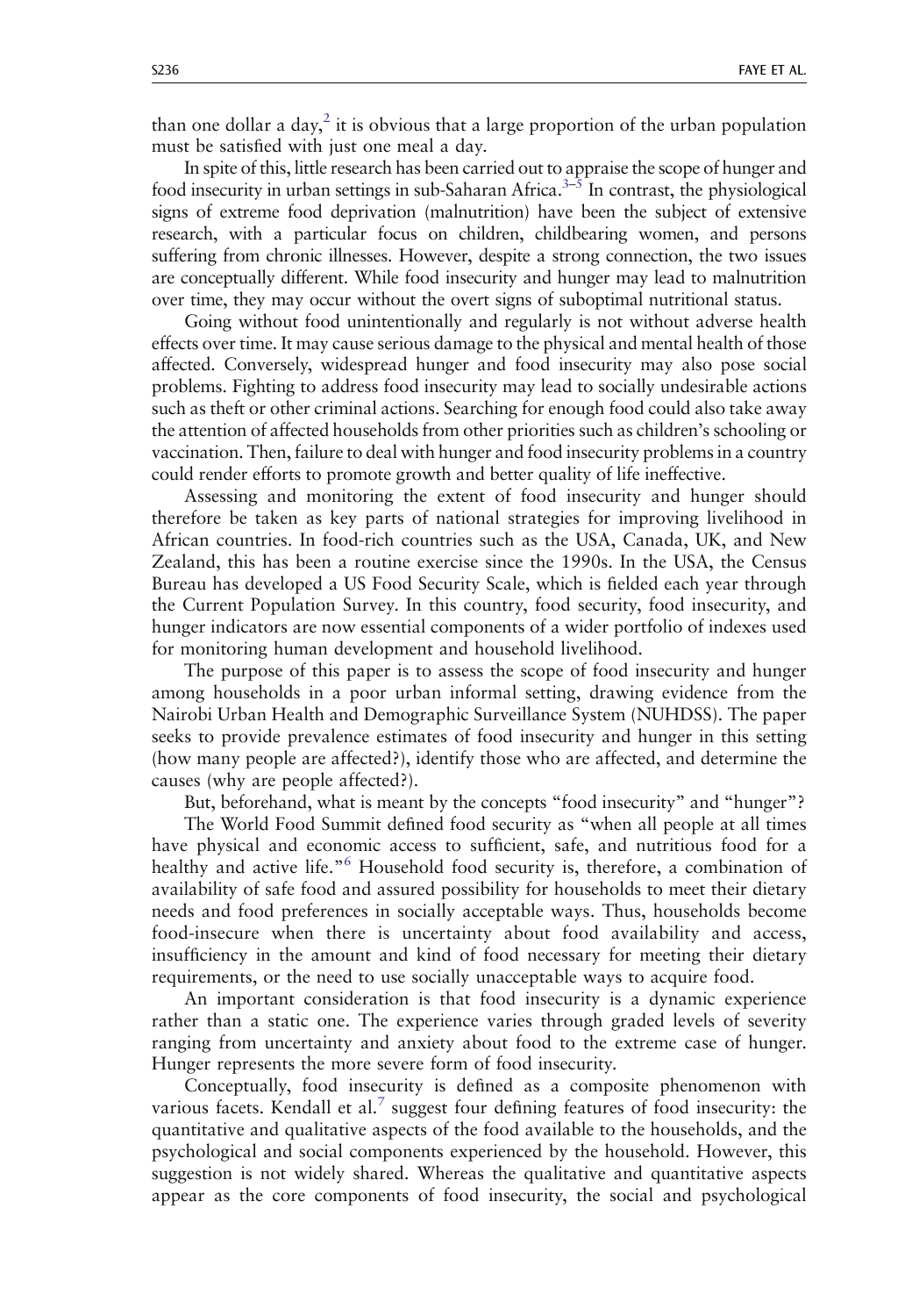dimensions have not yet been consistently characterized in food insecurity research to date. Hamelin et al.<sup>[8](#page-19-0)</sup> suggest taking the social and psychological aspects as consequences of the phenomenon rather than core components of food insecurity. The focus of this paper is on the quantitative dimension of food insecurity. This is to emphasize that in poor urban settings, financial resource constraints constitute the primary barrier to food access. In such settings, food insecurity is mainly caused by low or unstable revenues, which lead to limited, inadequate, or insecure means of food acquisition. The strength of this approach is that the quantitative dimension is the most unambiguous aspect of food insecurity and the one that can be measured most precisely.<sup>9</sup>

Measuring and assigning a degree of food insecurity to households and/or individuals has proved to be a non-trivial task for researchers. The challenge consists of selecting a valid and reliable set of manifest indicators of food insecurity and transforming them into a unidimensional scale of severity. Various techniques exist for inferring a food insecurity measurement scale from a list of food deprivation indicators. A basic approach is the sum score technique which consists simply of a weighing or notweighing summing up of the indicators. Factor analysis techniques are also widely used to check whether a set of indicators fit a unidimensional measurement scale. Factor analyses are performed by examining the pattern of correlations (or covariance) between the observed measures. Measures that are highly correlated (either positively or negatively) are likely influenced by the same factors, while those that are relatively uncorrelated are likely influenced by different factors. This paper uses an alternative approach, the item response theory (IRT) model, which allows generating a consistent measurement index jointly with estimating its determinants. The indicators used for generating the index are selected on the basis of their reliability and their ability to describe a single predominant trait.

Like Cappellari and Jenkins, $10$  the paper draws on the literature on item response theory from psychometrics and educational testing. Indeed, IRT methods were initially developed for ability/achievement tests. However, they are increasingly being applied to social and economic measures containing items that are scored in a dichotomous or polytomous fashion. And since experience-based food insecurity indicators are measured in a similar way, deriving a food deprivation scale from a set of food insecurity indicators is thus like constructing an academic ability scale from a set of test scores.

The paper is organized as follows: The next section describes the methodological framework for measuring hunger and food insecurity. "[Context and Related](#page-6-0) [Literature](#page-6-0)" sets out the context and some related literature, while "[Data](#page-7-0)" presents the data. "[Results](#page-11-0)" discusses the results and the last section concludes.

#### METHODOLOGICAL FRAMEWORK

Food insecurity is a latent trait; as such, it is inferred based on responses of persons to a set of items representing different observable indicators of deprivation. The strategy consists of summarizing the information from the different items into a single synthetic index. Among the various methods that are suggested for inferring a single indicator from a set of observed indicators of deprivation, the IRT approach emerges as one of the most suitable and innovative.\* IRT models allow character-

<sup>\*</sup>Cappellari and Jenkin[s10](#page-19-0) examine some methodological issues concerning the different approaches of construction of a deprivation scale from multiple deprivation indicators. They consider the theoretical foundations of the practice of constructing a deprivation scale as a raw or weighted sum score relatively weak.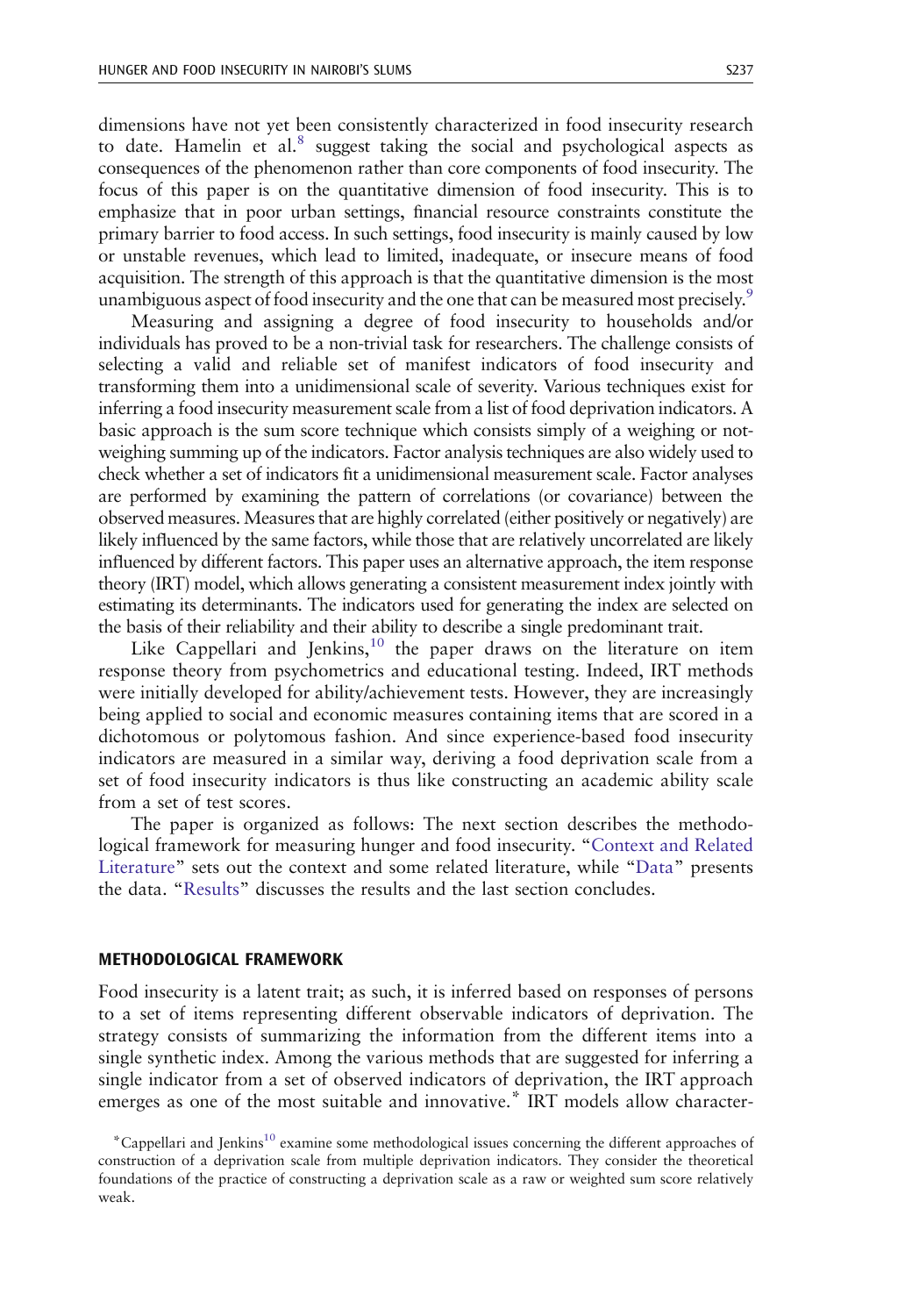istics of items (item parameters) and characteristics of individuals (latent measures) to be related to the probability of providing a particular response. They also allow representation of items and individuals on the same scale, which can be seen as an optimal scale design.

The IRT overcomes some of the problems and assumptions associated with traditional methodologies (e.g., classical test theory). In particular, the IRT does not require assumptions about sampling or normal distributions, which makes it ideal for performance assessment with different item structures. It also does not necessitate that measurement error be considered the same for all persons taking a test or answering a set of questions. IRT models describe a parametric relationship between item responses and the latent summarizing variable through a link function. Depending on the number of parameters used to model the responses to each item, the IRT models are oneparameter IRT, two-parameter IRT, or three- or four-parameter IRT. All models posit the assumption that a single underlying latent trait is the primary causal determinant of the observed responses to each test's item. However, they differ with respect to the way in which the latent trait is presumed to cause the item response.

In addition, two types of IRT models exist following the link function: the normal IRT model based on the cumulative normal probability distribution function, and the logistic model based on the logistic function. This paper uses the one- and two-parameter IRT models with a probit link to explore the issue of hunger and food insecurity in Nairobi's slums.\*

IRT models assume *unidimensionality*, which means that all the items in the test measure the same latent trait, with the result that individuals can be ordered on a linear scale. In unidimensional IRT models, the observed responses to a test item are assumed to be determined by the combined action of the latent trait and the characteristics of the item (difficulty, discrimination, etc.). Related to unidimensionality is the assumption of local independence which postulates that the responses in a test are statistically independently conditional on the latent trait. Thus, local independence is evidence for unidimensionality if the IRT model contains person parameters on only one dimension. Additionally, IRT models assume that the probability of presenting a disadvantage is a non-decreasing function of the latent trait. This assumption refers to the *monotonicity*. Another important assumption is the *measurement invariance* propriety which postulates that items have equivalent proprieties across groups. A violation of this assumption suggests that systematic differences exist in how survey respondents understand the items or in how difficult items are to answer. In that case, inferences about group differences may not be correct. In the IRT literature, the violation of the *invariance* propriety is known as "item bias" or "differential item functioning."

#### Construction of a Synthetic Index

Let  $y_{ij}^*$  be measuring the latent deprivation of individual  $j(=1,...,m)$  for the item  $i$  (=1,…,*n*); the general form of the one-parameter IRT model is as follows:

<sup>&</sup>lt;sup>\*</sup>Carlson et al.<sup>30</sup> use the simplest model of the IRT (Rasch model) to develop a benchmark measure of the severity and prevalence of food insecurity and hunger in the USA. Conversely, an alternative method similar to the Foster–Greer–Thorbecke poverty measurement approach has been developed by Gundersen (2008) to explore the extent, depth, and severity of food insecurity among the American Indians in the USA.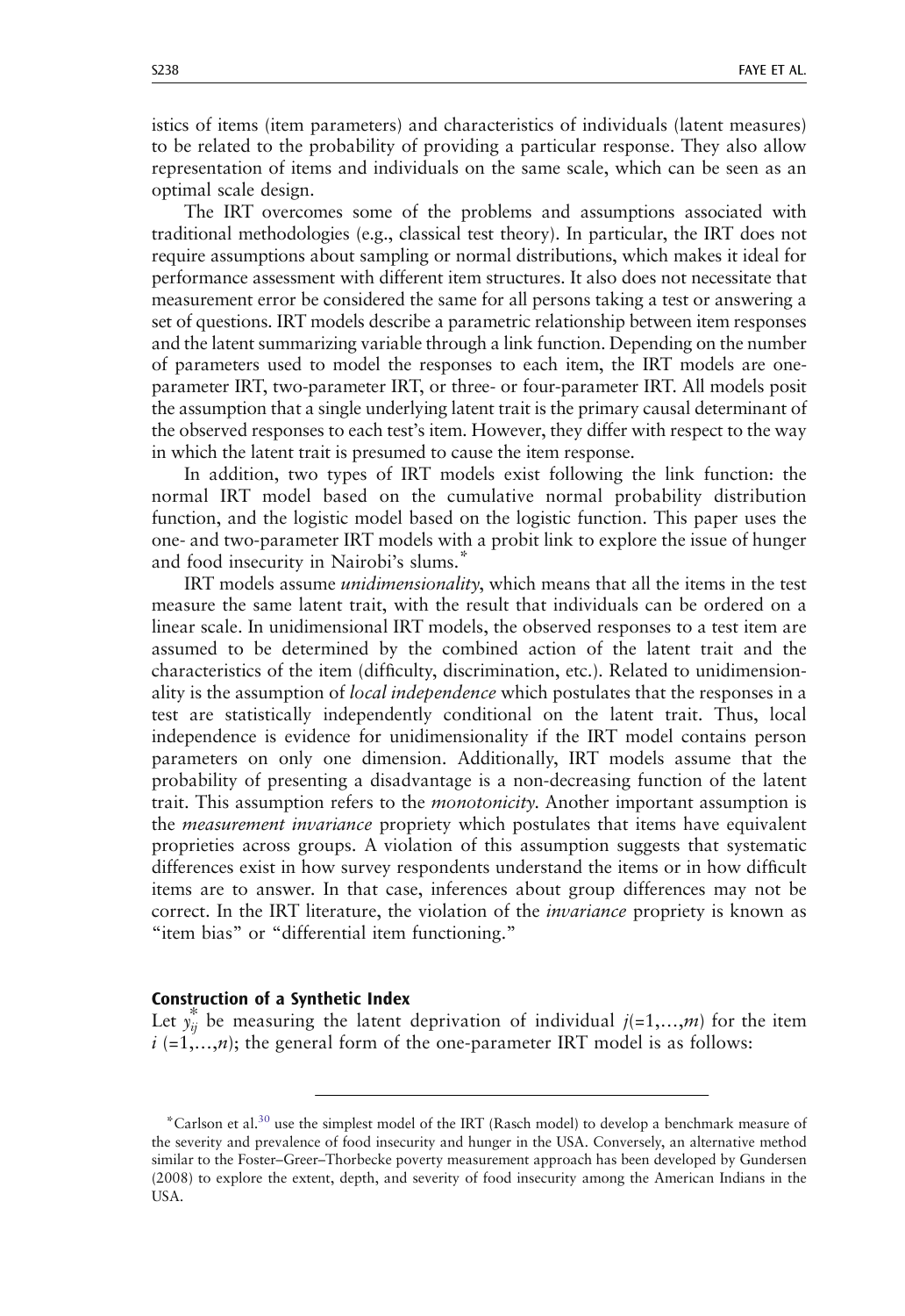$$
y_{ij}^* = \beta_i + \theta_j^* + \varepsilon_{ij}
$$
 (1)

$$
y_{ij} = \begin{cases} 1 & \text{if } y_{ij}^* > 0 \\ 0 & \text{otherwise} \end{cases}
$$
 (2)

where  $\theta_j^*$  is the latent score of deprivation for individual j,  $\beta_i$  is the difficulty of question or item i, and  $\varepsilon_{ii}$  is an error term. The parameter  $\beta_i$  represents the item i difficulty parameter (or the parameter of severity of item *i*). The parameter  $\theta_i^*$  is the individual score of deprivation. According to the one-parameter IRT model, the probability of being deprived decreases with the difficulty parameter of the item, given  $\theta_i^*$ , and increases with the individual deprivation score, given the difficulty parameter  $\beta_i$ . In addition, the probability of being deprived equals  $\frac{1}{2}$  when the individual deprivation score equals the item difficulty parameter.<sup>[11](#page-19-0)</sup>

In what follows, we treat  $\theta_i^*$  as random individual effects to use the standard maximum likelihood to estimate both the parameter  $\beta_i$  and the deprivation score  $\theta_j^*$ . We also consider the error term  $\varepsilon_{ij}$  as normally distributed with zero-mean and fixed variance.

Note that the one-parameter IRT model is known as the Rasch model if  $\theta_j^*$  are treated as parameters instead of random variables and the error term has a logistic distribution. The Rasch model has a particular property that distinguishes it from other IRT models. In the Rasch model, the score computed as the unweighted sum of the responses to the items constitutes a sufficient statistic of the latent trait. In other words, the simple aggregation of the indicators respecting the Rasch model assumptions gives the deprivation score. Conditional maximum likelihood can be used to estimate the item parameters. However, Cappellari and Jenkins<sup>[10](#page-19-0)</sup> identify a potential problem related to the number of items, which is usually small. Conditional maximum likelihood methods can be used to estimate each item parameter when *m* tends to infinity and given *n* fixed, but the parameter  $\theta_i^*$  cannot be estimated. Standard maximum likelihood estimates of  $\theta_i^*$  are inconsistent as m tends to infinity, given  $n$  fixed.

To overcome this problem, the standard way forward consists of treating  $\theta_j^*$  as individual random effects. In this case, the parameter  $\beta_i$  can be estimated using the standard maximum likelihood methods. In addition, the predicted values of  $\theta_i^*$  are estimated using "empirical Bayes" (EB) methods, which make use of both the assumed latent variable distribution (the "prior") using the information about individuals' observed responses and the item response parameters. Thus, the predicted deprivation score for each individual is the expected value of the posterior distribution. The substantial advantage of the EB prediction of latent deprivation is that it provides more secure methodological foundation to the measurement of deprivation scales.

On another point, one noteworthy difficulty with the Rasch model as well as the one-parameter IRT in general is that it is very restrictive. They impose a set of stringent conditions that the items must fulfill. One of these strong assumptions concerns the equi-correlation between any pair of items. The two-parameter IRT model allows relaxing this condition, introducing second item parameter  $\delta_i$ , called the *discrimination parameter*. The factor  $\delta_i$  represents the extent to which item i discriminates between individuals of different deprivation scores. It indicates how well an item discriminates along the scale of deprivation continuum. The higher the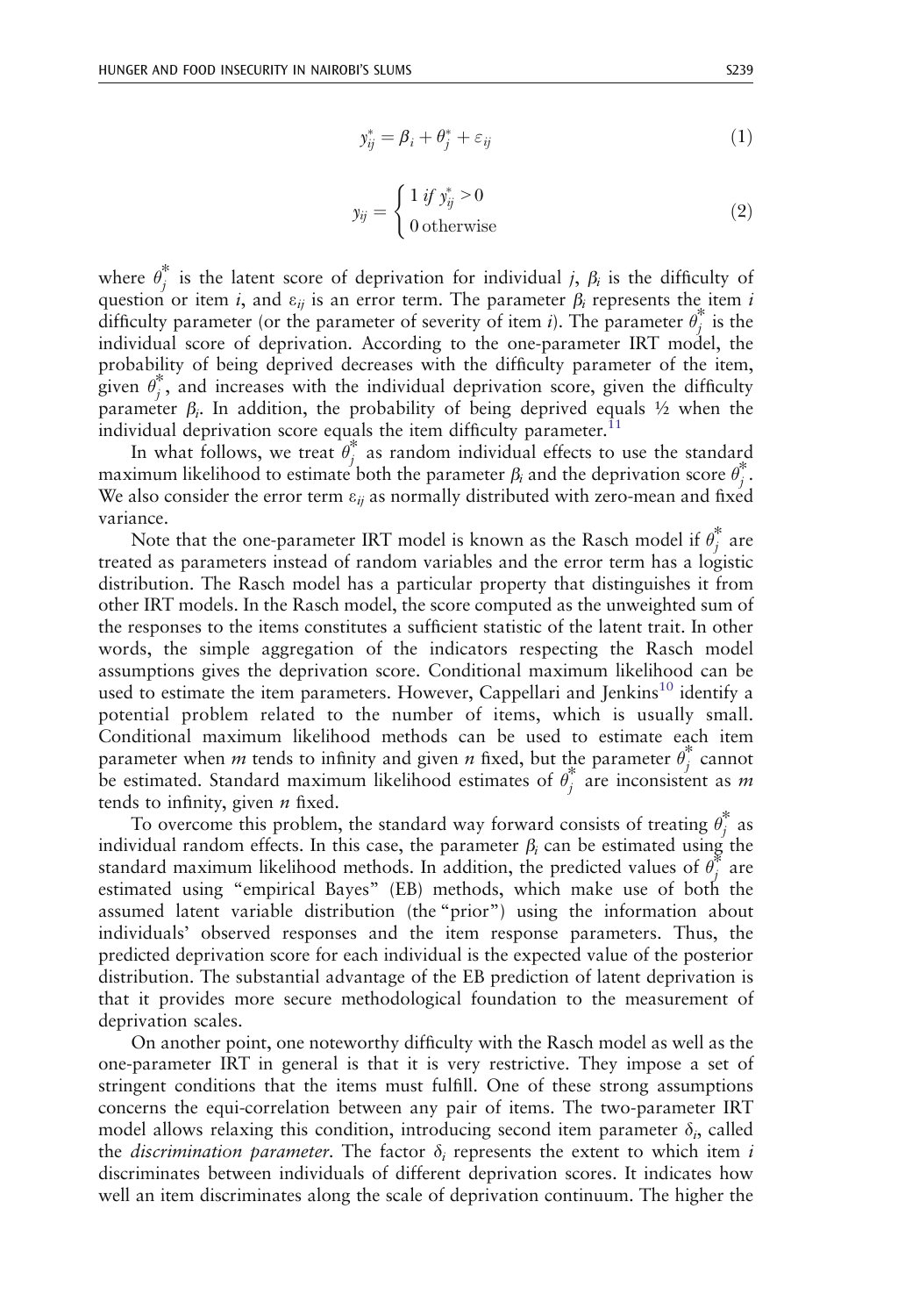<span id="page-5-0"></span>discrimination parameter, the more desirable the item. The general form of the twoparameter IRT model is as follows:

$$
y_{ij}^* = \beta_i + \theta_j^* \delta_i + \varepsilon_{ij}
$$
\n<sup>(3)</sup>

$$
y_{ij} = \begin{cases} 1 & \text{if } y_{ij}^* > 0 \\ 0 & \text{otherwise} \end{cases} \tag{4}
$$

One limit of the two-parameter IRT model is that the property of sufficiency of the score on the latent trait does not hold anymore. A change in the latent score of deprivation does not equally affect the items of deprivation.

One advantage of IRT models is that they also allow estimating the determinants of the latent trait jointly with the estimates of the IRT parameters[.10](#page-19-0)–[12](#page-19-0) For this purpose, one introduces into the model a structural equation that models the determinants of the latent deprivation. This transformation allows estimating the determinants of the latent deprivation. The structural equation is as follows:

$$
\theta_j^* = Z_j \gamma' + \xi_j \tag{5}
$$

where  $Z_j$  represents the vector of observed covariates,  $\gamma$  is the vector of the regression parameters, and  $\xi_i$  corresponds to a disturbance term assumed normally distributed with mean zero and fixed variance. Thus, the one-parameter IRT model becomes:

$$
y_{ij}^* = \beta_i + Z_j \gamma' + \xi_j + \varepsilon_{ij}
$$
\n<sup>(6)</sup>

While the two-parameter model is:

$$
y_{ij}^* = \beta_i + Z_j \delta_i \gamma' + \xi_j + \varepsilon_{ij}.
$$
\n<sup>(7)</sup>

This makes the problem similar to a multiple-indicator multiple cause (MIMIC) model. In what follows, we use this framework to derive a hunger and food insecurity index and investigate the impact of households' socioeconomic characteristics on their latent deprivation scales.

#### Item Testing and Selection

To check whether the items selected in our analysis match with the assumptions underlying IRT models, we conduct a Mokken scale analysis (MSA). MSA is a scaling technique for ordinal data and mainly used for scaling test and questionnaire data. MSA is based on the monotone homogeneity model, which is a nonparametric IRT model. MSA is related to nonparametric IRT models. However, it can also be used for parametric IRT models as the assumptions underlying the monotone homogeneity model are the same as those for parametric IRT models. These are unidimensionality, local independence, and monotonicity.<sup>[13,14](#page-19-0)</sup>

MSA is based on three scalability coefficients: the scalability coefficient  $H_{ih}$  for pairs of items  $(i, h)$ , the scalability coefficient  $H_i$  for an item with respect to other items in the test, and the scalability coefficient H for the total set of items in the test (for further details, see Van der Ark $^{13}$  $^{13}$  $^{13}$ ). Under the monotone homogeneity model, higher positive H values reflect higher discrimination power of the items and, as a result, more confidence in the ordering of the respondents. Items with high  $H_{ih}$ discriminate well in the group in which they are used. In practice,  $H$  and  $H_i$  values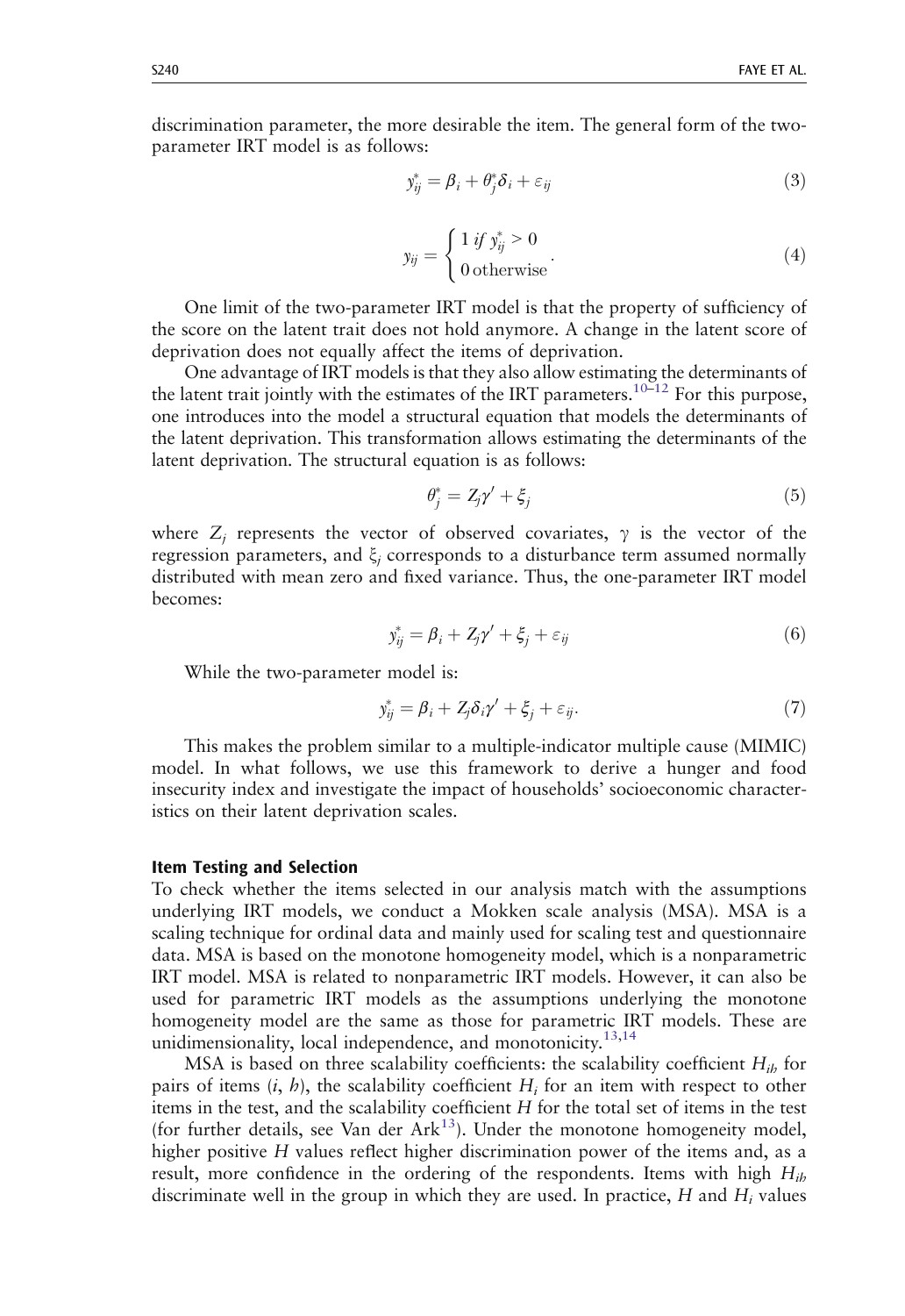<span id="page-6-0"></span>are between 0 and 1. Mokken<sup>[15](#page-19-0)</sup> recommended using  $H = 0.3$  as a lower bound. That is,  $0.3 \leq H \leq 0.4$  denotes a weak scale,  $0.4 \leq H \leq 0.5$  denotes a medium scale, and  $H \geq 0.5$  denotes a strong scale.

MSA uses an automated item selection procedure to partition the set of items into an unknown numbers of subsets of items, which constitute Mokken scales (denoted  $S_1, S_2,...$ ). The mechanism works as follows: It starts by selecting the pair of items for which (1)  $H_{ib}$  is significantly larger than 0 and (2)  $H_{ib}$  is the largest among the coefficients for all possible item pairs. Then, a third item  $k$  is selected that (3) correlates positively with the items already selected, (4) has a  $H_i$ coefficient that is larger than 0, and (5) has a  $H_i$  coefficient that is larger than a user-specified value C. The program keeps selecting items as long as they are available and satisfy conditions 3, 4, and 5. Note that the process may leave some items unselected.

Conversely, following Cappellari and Jenkins,  $10$  we also use the Cronbach alpha statistic to check the internal consistency of our items. Indeed, the theory underlying Cronbach alpha refers to a classical measurement model with continuous indicators. Nevertheless, it can serve in our analysis as it is a useful tool allowing assessing the correlation between the items making up our synthetic index. If all items are perfectly correlated, the alpha statistic equals 1, reflecting a high internal consistency within the deprivation scale. We perform these tests using the MSP and Alpha modules of the statistical package STATA.

In addition, we analyzed the suitability of our items using the item characteristic curve (ICC) derived from the estimation of our two IRT models. The ICC is a useful graphical tool which describes the relationship between the latent deprivation score and the response to each item of deprivation scale. It is a two-dimensional scatter plot of deprivation scores by item response probability, depicting the item response that would be expected from an individual located at any given point on the underlying scale. Therefore, for each item of scale, we have one ICC. The distribution of deprivation scores do not need to follow a particular form (e.g., a normal distribution). In our case, the ICC is a plot of the household latent scale of food deprivation over the probability of being food-deprived.

#### CONTEXT AND RELATED LITERATURE

While rural poverty remains critical because most poor people live in rural areas, urban poverty is becoming a growing development concern. Rapid urbanization, growing unemployment, and poor planning and governance have resulted in mushrooming of slum settlements in major cities in Kenya and other African countries. The Kenyan Central Bureau of Statistics indicates that the proportion of people in Nairobi living below the poverty line has increased from  $26.5\%$  in 1992 to  $50.2\%$  in 1997.<sup>16</sup> The situation is even worse in Nairobi's informal settlements. Data routinely collected by the African Population and Health Research Center (APHRC) in two Nairobi slums (Viwandani and Korogocho) show that poverty rates in these two informal settlements were as high as 73% in 2003, although these have since fallen to 62% in 2006.<sup>[17](#page-19-0)</sup> Gulyani and Talukdar<sup>[18](#page-19-0)</sup> find the same poverty rate, 73% in 2004, based on a random sample of 1,755 households across Nairobi's informal settlements.

Nairobi's slums are characterized by high levels of unemployment and underemployment, unstable livelihoods, and lack of basic amenities and social services. APHRC data demonstrate that very few slum residents are in stable and salaried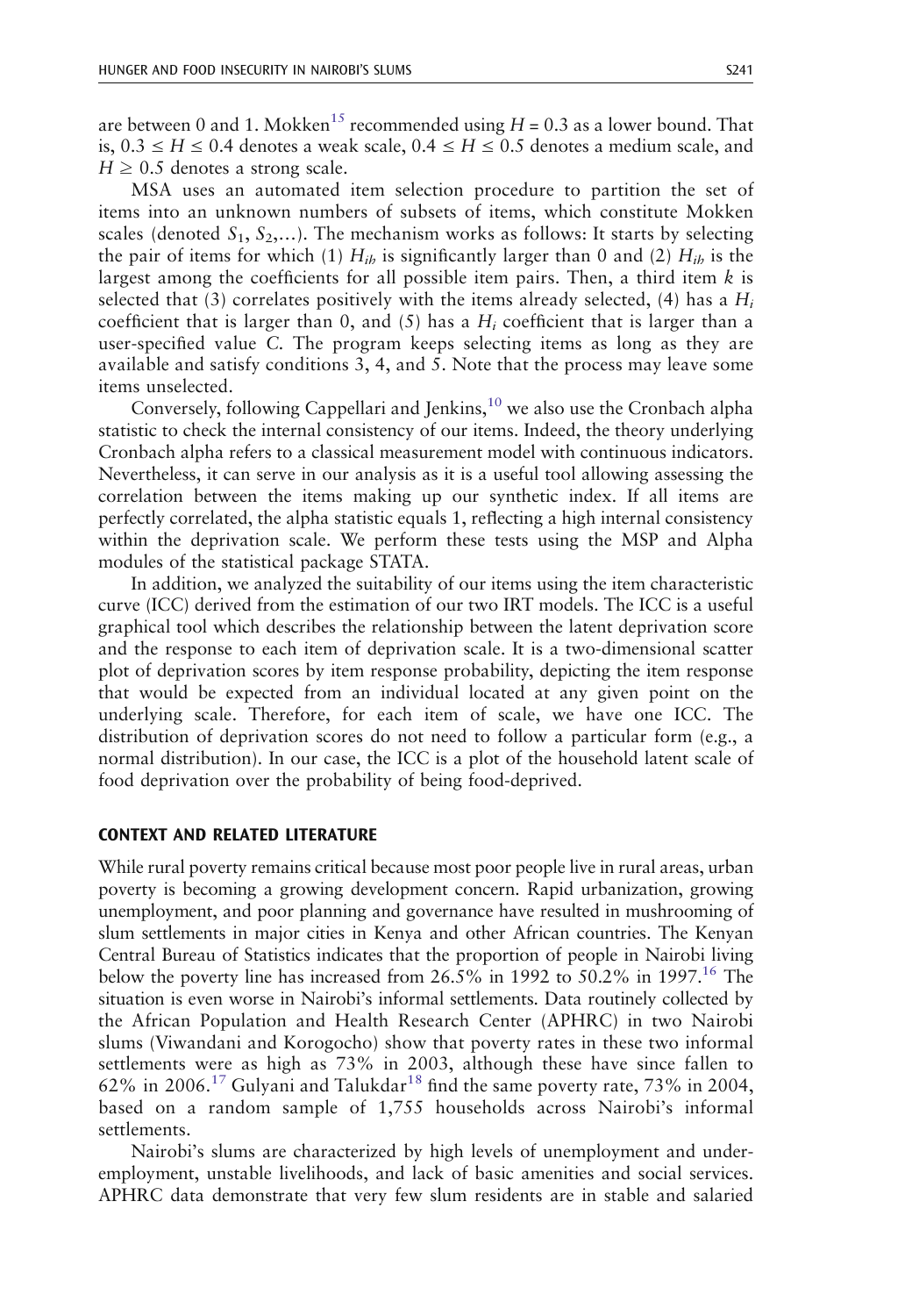<span id="page-7-0"></span>employment. The majority earn their living through casual employment and informal businesses. A study based on data collected in 2003 and 2004 shows that for males aged 15 and above, only 9% of recent migrants and 13% of long-term residents were in salaried employment, while between 53% and 57% were either in casual employment or informal business, and between  $2\%$  and  $25\%$  were economically inactive.<sup>19</sup> The economic situation for females living in slum settlements is much more precarious, with only 2% being in salaried employment and 67% of the recent female migrants and 56% of the long-term residents being economically inactive.<sup>19</sup>

A review of studies on the causes of malnutrition and food insecurity in urban areas highlights that in an urban environment, there is a greater dependence on cash income for both food and non-food products, and there are weaker informal safety nets than in rural areas. Moreover, the higher labor force participation of women in activities outside the home often has negative consequences for child care, which, combined with greater exposure to environmental contamination, may result in poor child nutritional status.<sup>[3](#page-19-0)</sup>

A quantitative analysis carried out by IFPRI in 12 sub-Saharan countries found that in all the countries under study, more than 30% of the urban population were energydeficient, with this figure rising to over 70% in countries like Malawi, Ethiopia, and Zambia[.4](#page-19-0) Another indicator of food insecurity recently considered is the household dietary diversity, defined as the number of foods or food groups consumed over a period of time. A study by Hoddinott and Yohannes<sup>[20](#page-19-0)</sup> found that household dietary diversity not only increases the nutritional food base of the household but is also associated with higher spending on food, implying that food-secure households have tended not only to have more food availability but also more diverse nutritional composition. Conversely, food-insecure households enjoy less diversity.

In urban settings where the majority of households buy their own food, lack of income is the main challenge to food security.<sup>21</sup> A study in Accra, Ghana, found that households purchase  $90\%$  of their food.<sup>5</sup> Urban dwellers, unlike their rural counterparts, cannot rely on their own production of food, and food expenditure can make up a large percentage of total household expenditure (42% in Korogocho and 35% in Viwandani). Lack of access to regular employment and thus a regular source of income may be expected to be associated with a heightened risk of food insecurity.

In most developing countries, the informal sector plays a major role in the economy.<sup>[21](#page-19-0)</sup> It is estimated that  $40\%$  of the urban work force in Kenya, and  $90\%$  of the work force in Sierra Leone, finds employment in the informal sector.<sup>[22](#page-20-0)</sup> The work capacity of the poor in urban areas can be jeopardized by their own health status, with those experiencing poorer health having a lower working capacity and lower paying jobs.<sup>23</sup> The health and nutritional status of the urban population has a direct impact on the ability to generate income and thus protect the household members from food insecurity.<sup>21</sup> Thus, a negative cycle may be set in motion by poor nutrition, leading to poor health and low income-earning capacity, then food insecurity.

## DATA

Over the last two decades, there have been significant methodological shifts in measuring household food insecurity. Two major shifts are a move from a focus on objective to subjective measures, and a growing emphasis on direct and fundamental measures instead of reliance on proxy measures. These changes have been mainly driven by four major studies in the USA. These are the food sufficiency status question (later the third National Health and Nutrition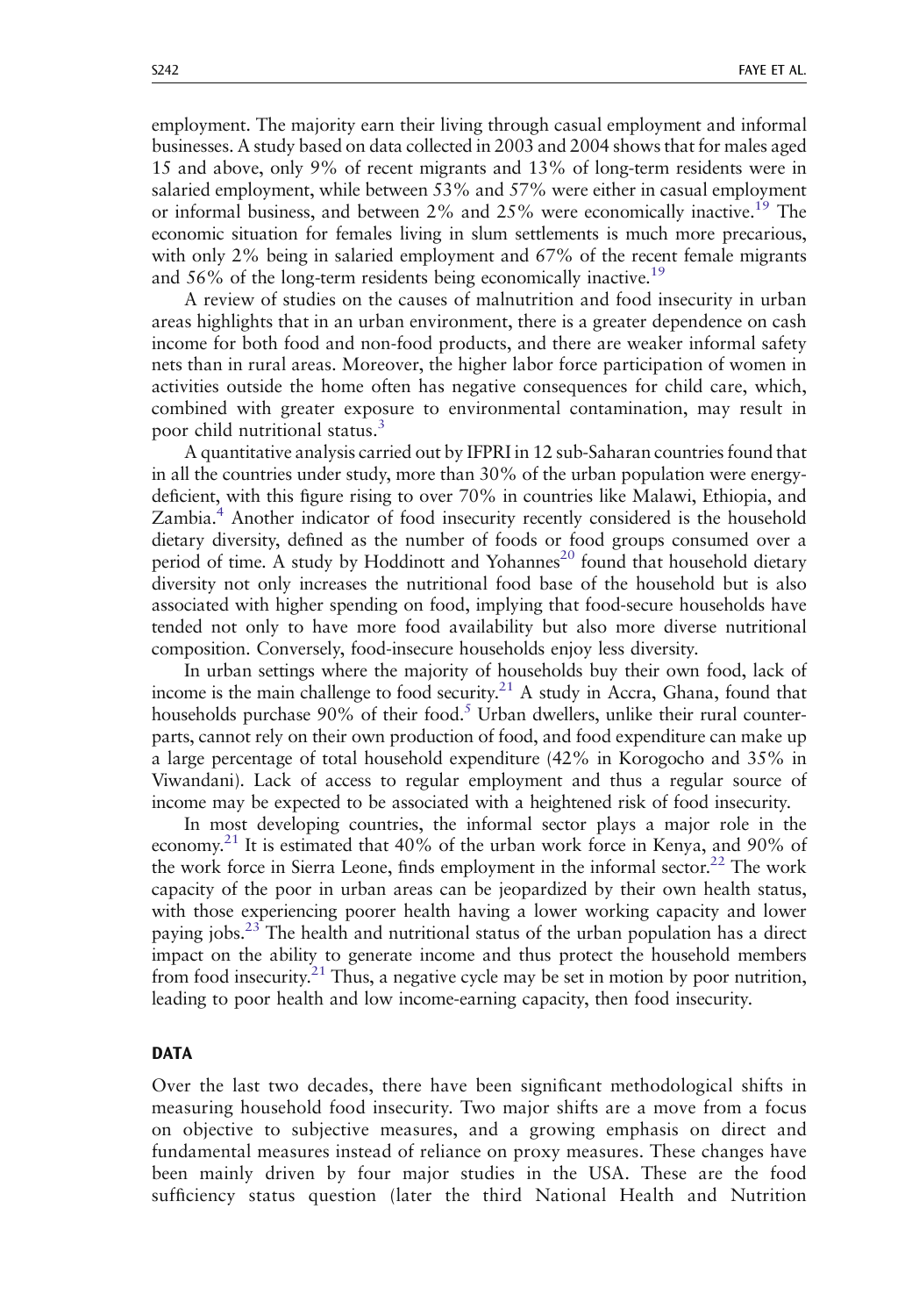Examination Survey); the Community Childhood Hunger Identification Project; Radimer/Cornell measure of hunger and food insecurity; and the Food Security Core Module, or the US Household Food Security Survey Module (HFSSM). The latter is widely accepted as the best instrument available for measuring food insecurity. It contains a set of 18 questions related to the household's inability to purchase food, which are used to derive a food security index. Using the index, households are classified according to whether they are food-secure, food-insecure without hunger, or food-insecure with hunger.<sup>[24](#page-20-0)</sup> Households are ranked according to their degree of food insecurity, with households ranked in the bottom of the scale if they report that they have run out of food and both adult and child members of the household have not eaten all day.

It is worth noting that all four instruments have been developed and used in the US context. However, there are several studies that successfully adapted and applied the HFSSM approach in diverse countries.<sup>[25](#page-20-0)–[27](#page-20-0)</sup> It is also worth mentioning the Food and Nutrition Technical Assistance project funded by the US Agency for International Development, aimed at designing a household food insecurity measurement instrument to be used cross-culturally. $^{28}$  $^{28}$  $^{28}$ 

The survey used in this paper was not specifically designed for measuring household food insecurity. It is not a local adaptation of the HFSSM. However, it comprises a module on food consumption with a list of items which overlap with the 18 items proposed for food insecurity measurement in the US HFSSM. This study takes advantage of the availability of this information to investigate the extent of food insecurity in the setting covered by this survey. The paper picks only the food insecurity dimensions that are acknowledged as common across cultures and countries. This strategy is based on the recommendations of Coates et al.<sup>[29](#page-20-0)</sup> Coates et al. explored commonalities of food insecurity experience in 15 countries using 22 separate scales and found that four domains (uncertainty/worry, insufficient quantity, inadequate quality, and social acceptability) form the basis of the universal food insecurity experience at a household level.

The paper uses household data collected from the Viwandani and Korogocho slums in the NUHDSS. This is a longitudinal study following up with individuals and other primary subjects once every 4 months to collect key demographic data. The data contain a series of questions about food production and consumption, in addition to more conventional indicators of household living standards such as expenditure, income, assets, dwelling characteristics, livestock, etc. The data on household amenities, food situation, assets, and income are collected once a year for all households residing within the surveillance areas. Within the 4-month visitation cycle, these data are collected for new households that are immigrating into the study areas, while the dwelling unit characteristics and amenities data are collected for households that expel movements (move from one dwelling unit to another within the study area).

The questionnaire module "food production and consumption" is a checklist containing 16 ordinal or dichotomous items. Each item consists of a statement that describes households' food situation in terms of access, variety, etc. We focus on food access using four dichotomous indicators variables. These indicator variables summarize responses to questions put to households asking whether:

- 1. They had enough food during the last 30 days;
- 2. They had money to get more if the food they bought finished during the last 30 days;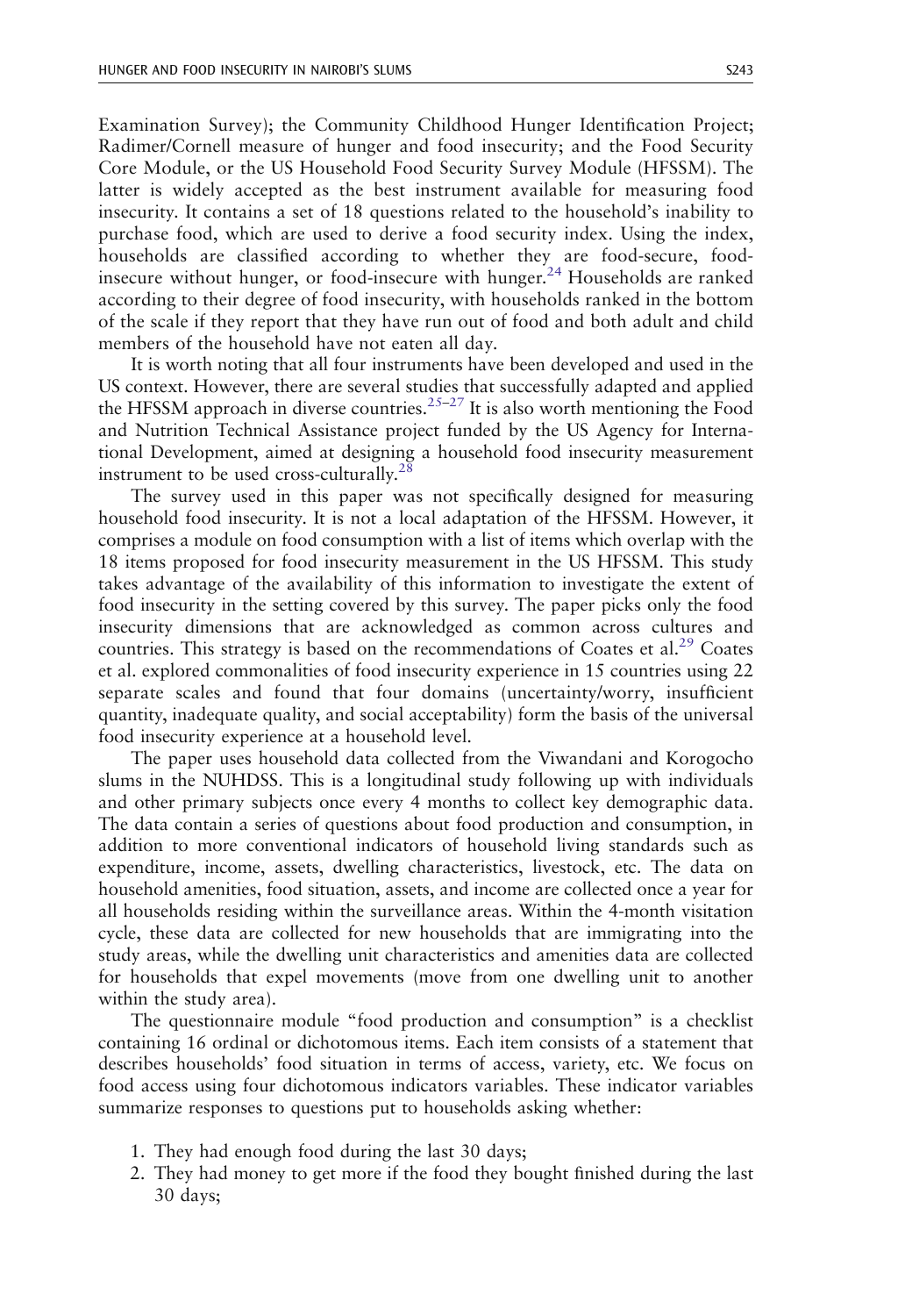- 3. Children in the household failed to eat for a whole day or slept hungry because there was not enough food during the past 30 days;
- 4. Adults in the household failed to eat for a whole day because there was not enough food during the past 30 days.

The possible response categories to these questions were *often true*, *sometime* true, never, and don't know. Table [1](#page-10-0) presents the percentage of households that responded to each question over the period 2006–2008. During this period, on average, only 28% of households living in Viwandani declare being food-secure, compared to 7% in Korogocho. Looking at the evolution year by year, we even notice a worsening of the situation. Food insecurity has increased over time in both sites. In 2006, 36% of residents in Korogocho did not have enough food to eat (either always or sometimes); by 2008, this had increased to 55%. Similarly, in Viwandani, the percentage of households in this position rose from 24% of households in 2006 to 41% in 2008. It is noteworthy that the two sites do not experience the same level of food insecurity. Residents of Viwandani appear more food-secure than those of Korogocho. This may be related to the differences in the characteristics of the two slums. Korogocho has a more settled population, since many of the residents have been there for many years. In contrast, in Viwandani (situated in the proximity of the industrial area), the population is mainly made up of young males and is also better educated compared to that in Korogocho. Both slums also have different employment profiles, with Viwandani having more people engaged in formal income-generating activities compared to Korogocho.<sup>[19](#page-19-0)</sup>

The rising trend of food insecurity in both sites is consistent with the frequency and order of households' affirmative answers to the other items of the module. In Korogocho, 90% of households in 2008 reported that it was sometimes or often true that "the food that you bought finished and there was not money to get more," compared to 75% in 2006. Again, the figures were lower in Viwandani, but still reflect the upward trend over time (57% in 2006, rising to 65% in 2008). In 2008, 45% of residents of Korogocho said that it was sometimes or often true that their children would go to sleep hungry because there was not enough food to feed them.

Conversely, almost all households reported that they would change their food consumption patterns were they to receive additional funds of 2,000 Kenya shillings each month, with the majority stating that they would buy more nutritious food.

In what follows, since we are using IRT models for dichotomous variables, we focus on the response category never and re-categorize the responses into two options: true or false. For the first two questions, each variable is assigned 1 if households respond negatively and 0 otherwise. For questions 3 and 4, each variable is scored 1 if the answer is positive and 0 otherwise. These four variables are representatives of those used in literature. They are a subset of those used in the Radimer/Cornell hunger and food insecurity measures and the US HFSSM.<sup>[7](#page-19-0)[,30](#page-20-0)-[34](#page-20-0)</sup>

Table [1](#page-10-0) gives a descriptive summary of how much each variable is endorsed (score 1) in our sample. Our initial overall sample comprises 13,058 households. As one of our indicator variables focuses on child hunger, the analysis here is limited to households with children (6,971). To prepare the data for analysis, any household with missing information were removed, leaving 6,795 households with children with completed information. About 21% of households in this sample scored 0 for any of the four indicators. Fifteen percent have been given score 1 for one indicator, the same proportion for two indicators, and 45% for three indicators. Only 4% of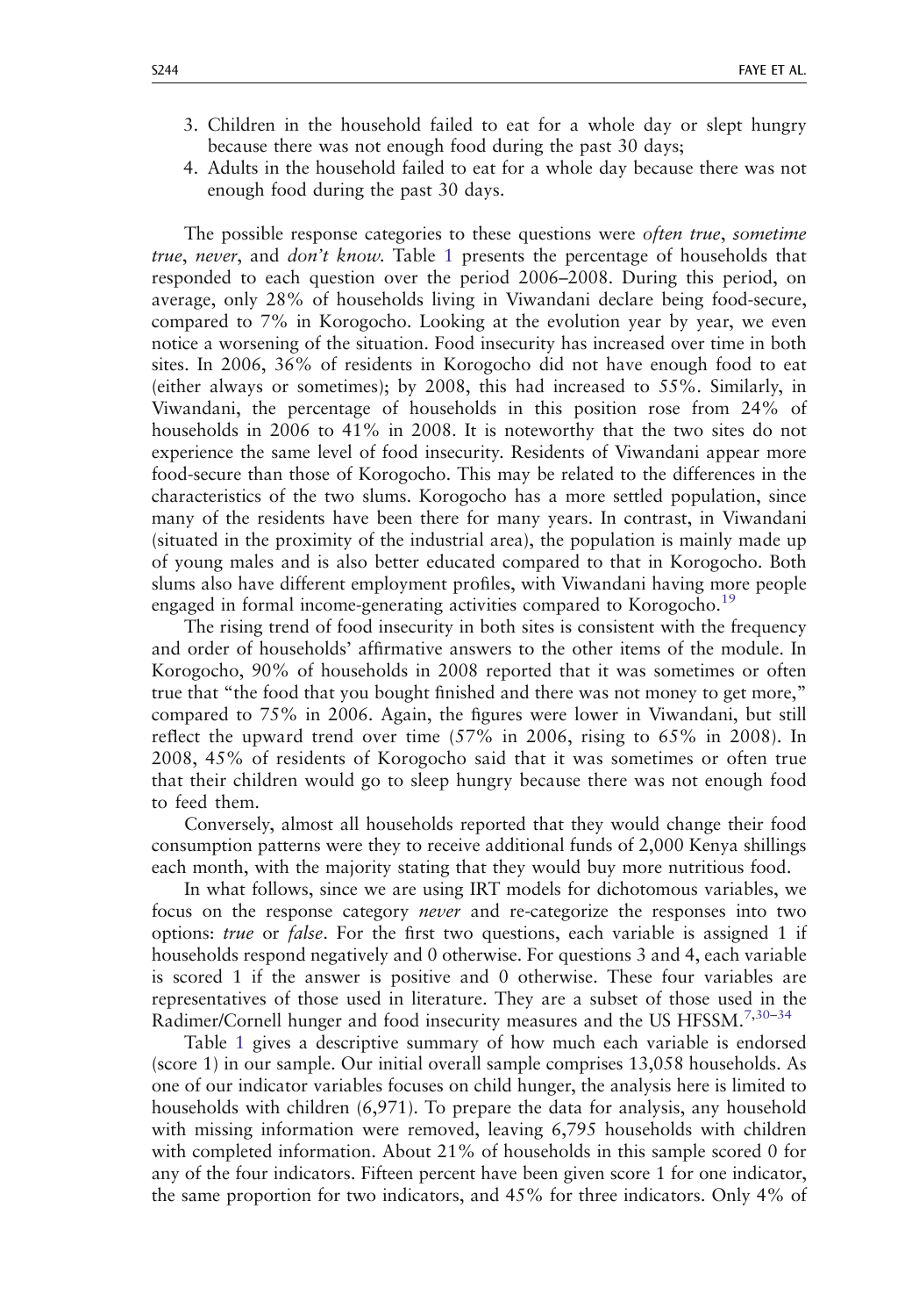<span id="page-10-0"></span>

| Items on household insecurity, with percentage of affirmative responses to each statement in Viwandani and Korogocho in 2006-2008<br>TABLE 1 |                           |               |                 |        |                     |                  |                      |                                                        |
|----------------------------------------------------------------------------------------------------------------------------------------------|---------------------------|---------------|-----------------|--------|---------------------|------------------|----------------------|--------------------------------------------------------|
|                                                                                                                                              | Korogocho                 |               |                 |        | Viwandani           |                  |                      |                                                        |
|                                                                                                                                              | 2006                      | 2007          | 2008            | Avg.   | 2006                | 2007             | 2008                 | Avg.                                                   |
| the food eaten by your household<br>"Which of these statements best describe                                                                 | during the last 30 days?" |               |                 |        |                     |                  |                      |                                                        |
| Your HH had enough of the kinds of food it wanted to eat                                                                                     | 13.7                      | 4.3           | $\frac{6}{1}$   | 6.9    | 37.4                | 27.9             | 19.9                 |                                                        |
| wanted, but not enough food<br>Your HH had always the kinds of food it                                                                       |                           | 47.9          | 43.7<br>48.4    | 46.6   | 32.3                | 41.2<br>26.5     | 38.7                 | 27.9<br>37.9<br>28.2                                   |
| food to eat<br>Sometimes your HH did not have enough                                                                                         | 47.8<br>32.1              | 44.6          |                 | 41.3   | 19.6                |                  | 36.8                 |                                                        |
| to eat<br>Your HH often did not have enough food                                                                                             | 4.4                       | 3.0           | 6.2             | 4.5    | 3.6                 | 4.0              | 4.4                  | 4.0                                                    |
| "The food that you bought finished and didn't have money to get more"                                                                        |                           |               |                 |        |                     |                  |                      |                                                        |
| Often True                                                                                                                                   | 10.9                      | 9.0           | $\overline{71}$ | 9.0    | 8.9                 | 7.9              | 6.5                  |                                                        |
| Sometime true                                                                                                                                | 63.5                      | 74.9          | 81.8            | 73.2   | 47.8                | 58.0             | 58.5                 | 7.6<br>55.8                                            |
| Never true                                                                                                                                   | 23.3                      | 15.8          | 10.9            | 16.7   | 31.8                | 33.2             | 34.6                 | 33.4                                                   |
| HH failed to eat for a whole day/slept hungry<br>"During the past 30 days, children in your                                                  |                           | because       | there wasn't    | enough | money for           |                  |                      |                                                        |
| Often True                                                                                                                                   | 3.9                       | $\frac{8}{1}$ | $\Xi$           | 2.3    | $\overline{1}$ :    | $\overline{0.9}$ | 0.4                  |                                                        |
| Sometime true                                                                                                                                | 28.4                      | 41.9          | 44.4            | 38.2   | 9.1                 | 7.8              | 8.3                  | $\begin{smallmatrix} 2 & 0 \\ 0 & 3 \end{smallmatrix}$ |
| Never true                                                                                                                                   | 26.3                      | 20.0          | 17.2            | 21.2   | 27.9                | 32.5             | 33.3                 | 31.7                                                   |
| "During the past 30 days, you or other adult(s) in your HH failed to east for a whole day/slept hungry because                               |                           |               |                 |        | there wasn't enough | money to         | food"                |                                                        |
| Often True                                                                                                                                   | 9.4                       | 4.7           | 3.1             | 5.8    | $\mathbf{c}_3$      | 4.9              |                      |                                                        |
| Sometime true                                                                                                                                | 59.7                      | 68.8          | 74.9            | 67.8   | 40.3                | 41.9             | $3.\overline{43}$ .4 | $4.8$<br>42.1                                          |
| Never true                                                                                                                                   | 28.3                      | 26.2          | 21.9            | 25.6   | 42.6                | 52.1             | 52.4                 | 49.9                                                   |
| If your HH received additional Ksh. 2000 each month, would you change anything about                                                         |                           | what you      | HH eat?         |        |                     |                  |                      |                                                        |
| Yes                                                                                                                                          | 83.7                      | 88.8          | 95.4            | 89.3   | 76.9                | 86.0             | 85.8                 | 83.5                                                   |
|                                                                                                                                              | 13.5                      | 10.6          | 4.4             | 9.8    | 15.7                | 12.7             | 13.5                 | 13.8                                                   |
| make to your household's food consumption?<br>What is the main change that you would                                                         |                           |               |                 |        |                     |                  |                      |                                                        |
| ten<br>Buy more food items of what is being ear                                                                                              | 18.8                      | 15.9          | 13.1            | 16.0   | 31.8                | 29.8             | 34.1                 | 31.8                                                   |
| Buy more nutritious food items                                                                                                               | 55.0                      | 60.5          | 60.0            | 58.5   | 42.3                | 40.6             | 42.0                 | 41.6                                                   |
| Buy great variety of food                                                                                                                    | 26.0                      | 23.5          | 26.9            | 25.4   | 25.9                | 29.6             | 23.8                 | 26.6                                                   |
|                                                                                                                                              |                           |               |                 |        |                     |                  |                      |                                                        |

For each question, the statement scores sum up to 100. The gap corresponds to missing answer, don't know, or refusal. For each question, the statement scores sum up to 100. The gap corresponds to missing answer, don't know, or refusal.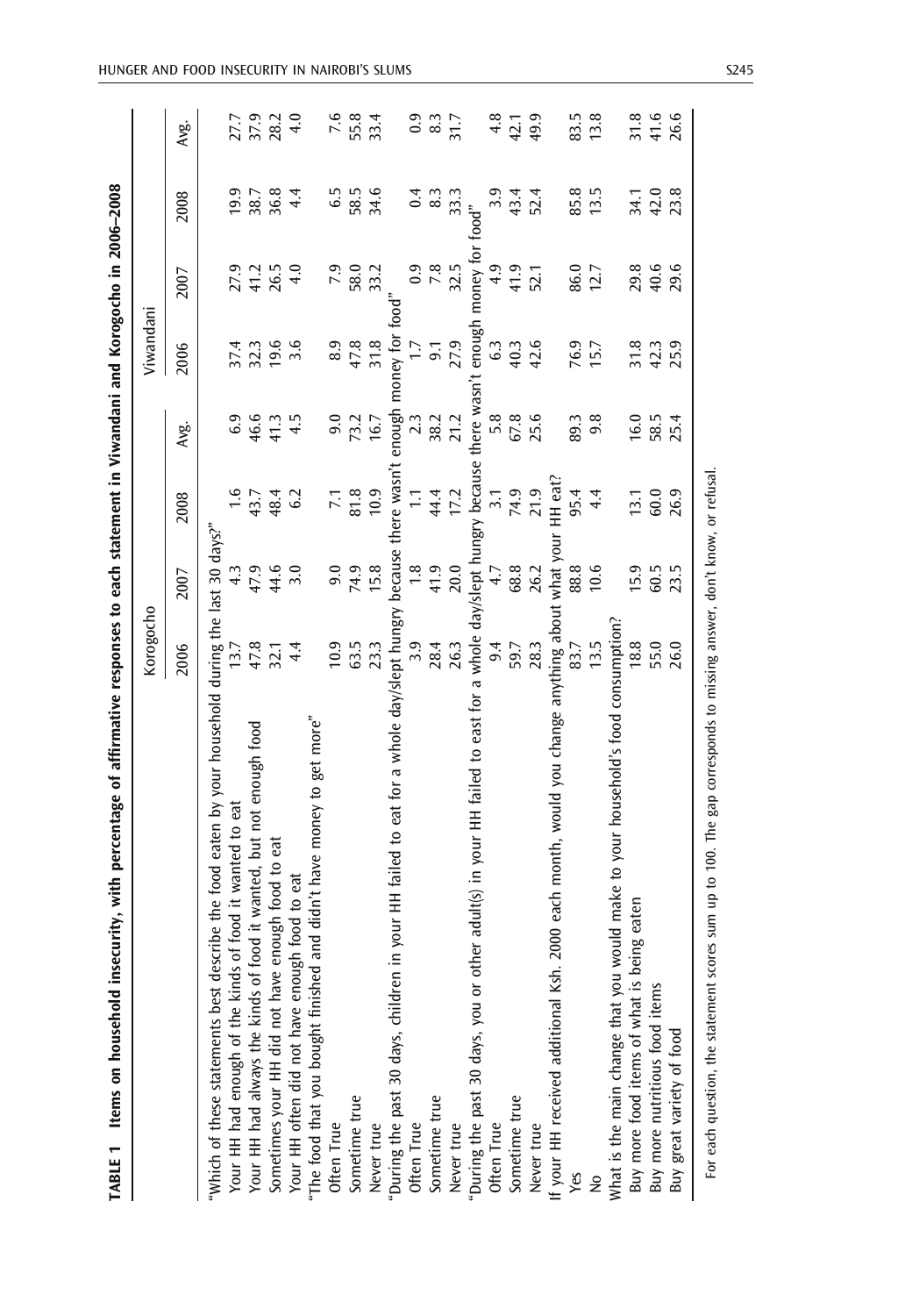<span id="page-11-0"></span>the sample report having 1 for the all four indicators. We report details of household demographic and socioeconomic characteristics in the [Appendix.](#page-18-0)

## RESULTS

## Item Selection and Internal Consistency

We test whether our items fulfill the IRT assumptions using the MSA. As mentioned previously, the MSA is an automated item selection procedure which allows identifying a set of items pertaining to a unique scale and respecting the IRT hypothesis. Table 2 shows the results of the Mokken scale procedure. It comprises a series of diagnostics that allow an investigation of the relationship between item scores and the latent trait score. The first column corresponds to the items' name or label and the second is "easiness" of the items. The easiness gives the proportion of households who have been assigned 1 for the item. What this tells us is how much of the latent trait (food deprivation here) does a household have to have before we would expect it to take the value 1 (i.e., yes) on the observed variable. The item "Food finished and no money" appears as the easiest. The item "Often do not have enough to eat" is the least positively reported. In the terminology of hierarchical scales, this item is referred as the "hardest" and thereby represents a greater amount of the latent trait being measured (food deprivation). The third column of the table reports the Loevinger  $H$  coefficient. The  $z$  statistic (corresponding to the test that the observed coefficient  $H$  is 0) is reported next.

The Loevinger H coefficient for the whole scale is 0.88, which suggests that the four items form a strong scale according to the IRT assumptions. Closer inspection of these items shows that the Loevinger coefficient for each item is 90.30. The items "Food finished and no money" and "Adult failed to eat a whole day" display very high values (of 0.94 and 0.91, respectively). This suggests that these two items discriminate well between households. From the two-parameter IRT estimation, we expect high values of the factor associated to these two items.

Conversely, we tested the reliability of the scale formed by the four items using the Cronbach alpha test. In general, the Cronbach alpha statistic increases when the intercorrelations between items increase. Our test gives an alpha statistic of 0.73, which indicates a strong scale and high internal consistency.

| Items label                                            | Easiness $P(X=1)$ | Loevinger H coefficient | z stat     |
|--------------------------------------------------------|-------------------|-------------------------|------------|
| Often do not have enough food<br>to eat                | 0.06              | 0.38                    | $10.78***$ |
| Adult(s) failed to eat for a<br>whole day              | 0.63              | 0.91                    | 77.15***   |
| Food finished and no money<br>to get more              | 0.78              | 0.94                    | $66.60***$ |
| Children failed to eat for a whole<br>day/slept hungry | 0.49              | 0.84                    | $70.10***$ |
| Scale                                                  |                   | 0.88                    | ***        |

TABLE 2 Mokken scale statistics for food deprivation items

\*p<0.05; \*\*p<0.01; \*\*\*p<0.001. The "z-stat" column represents the Z-statistics of the null hypothesis significance test for each  $H$ , with the null hypothesis being that the  $H$  value is zero and the alternative hypothesis being that the H value is positive.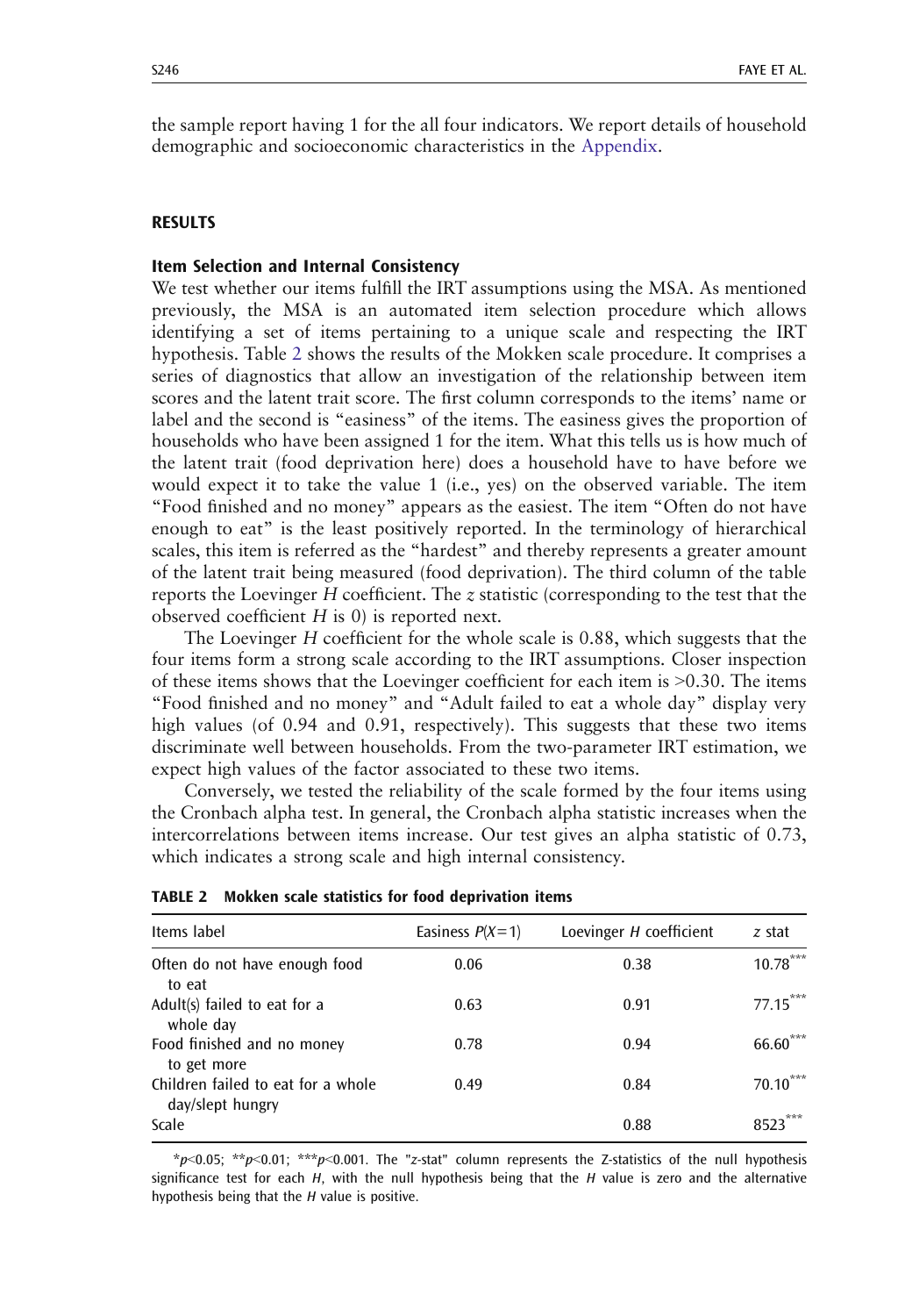# <span id="page-12-0"></span>IRT Model Estimates

Table 3 reports the estimates of the IRT models. Across the columns are statistics corresponding to one-parameter IRT specification as well as the two-parameter model and the two-parameter estimation with the variance of the latent deprivation scale set to 1. The two-parameter IRT specification is based on the relaxation of the equi-correlation assumption incorporated by the one-parameter model. It takes into account a discrimination parameter which allows consideration of the fact that some items have stronger (or weaker) relations to the latent scale being assessed than others. We tested the two models (one-parameter versus two-parameter) to check which model fits our data better. The likelihood ratio test rejects the one-parameter model in favor of the two-parameter one (LR  $X^2(3)$ = 2046.13; Prob.  $X^2 = 0.000$ , suggesting that the four items have different discrimination power.

Estimates from Table 3 indicate that the item "Children failed to eat for a whole day/slept hungry" is the most discriminating variable, followed by the item "Adult failed to eat a whole day." The least discriminating item is "Food finished and no money." The item "Often do not have enough to eat" displays a parameter close to 0, which suggests that this item is not a discriminating variable. These results mean that at a low level of food deprivation index (−1 for instance), one should expect the item "Children failed to eat for a whole day/slept hungry" have the lowest probability rate of affirmative response, the item "Adult failed to eat a whole day" a higher rate, and the item "Food finished and no money" the highest rate. In

|                                                                           | One-parameter             |           |             | Two-parameter |         | Two-parameter (fixed variance) |
|---------------------------------------------------------------------------|---------------------------|-----------|-------------|---------------|---------|--------------------------------|
| Indicators                                                                | Est.                      | <b>SE</b> | Est.        | <b>SE</b>     | Est.    | SE                             |
| Difficulty parameter                                                      |                           |           |             |               |         |                                |
| Often do not have enough<br>food to eat                                   | 3.48                      | 0.15      | 1.63        | 0.03          | 1.63    | 0.03                           |
| Food finished and no<br>money to get more                                 | $-1.03$                   | 0.14      | $-1.56$     | 0.24          | $-1.56$ | 0.24                           |
| Children failed to eat for a<br>whole day/slept hungry                    | 0.72                      | 0.14      | 1.07        | 0.37          | 1.07    | 0.37                           |
| Adult(s) failed to eat for a<br>whole day                                 | $-0.05$                   | 0.14      | $-0.47$     | 0.35          | $-0.47$ | 0.35                           |
| Discrimination parameter                                                  |                           |           |             |               |         |                                |
| Often do not have enough<br>food to eat                                   | $\mathbf{1}$              |           | 1           | Fixed         | 0.16    | 0.02                           |
| Food finished and no<br>money to get more                                 | 1                         |           | 13.78       | 2.20          | 2.26    | 0.12                           |
| Children failed to eat for a<br>whole day/slept hungry                    | $\mathbf{1}$              |           | 21.95       | 3.61          | 3.60    | 0.22                           |
| Adult(s) failed to eat for a<br>whole day                                 | 1                         |           | 21.11       | 3.77          | 3.46    | 0.32                           |
| <b>Estimate of Variance</b>                                               | 2.39                      | 0.10      | 0.03        | 0.01          | 1.0     | 0.0                            |
| Log-likelihood                                                            | $-14,126.8$               |           | $-10,617.7$ |               |         |                                |
| Log-likelihood test ratio                                                 | LR $\chi^2(3) = 2,046.13$ |           |             |               |         |                                |
| One-parameter IRT nested Prob. $>\chi^2$ = 0.0000<br>in two-parameter IRT |                           |           |             |               |         |                                |

| TABLE 3 Estimates from the probit IRT models |  |  |  |
|----------------------------------------------|--|--|--|
|                                              |  |  |  |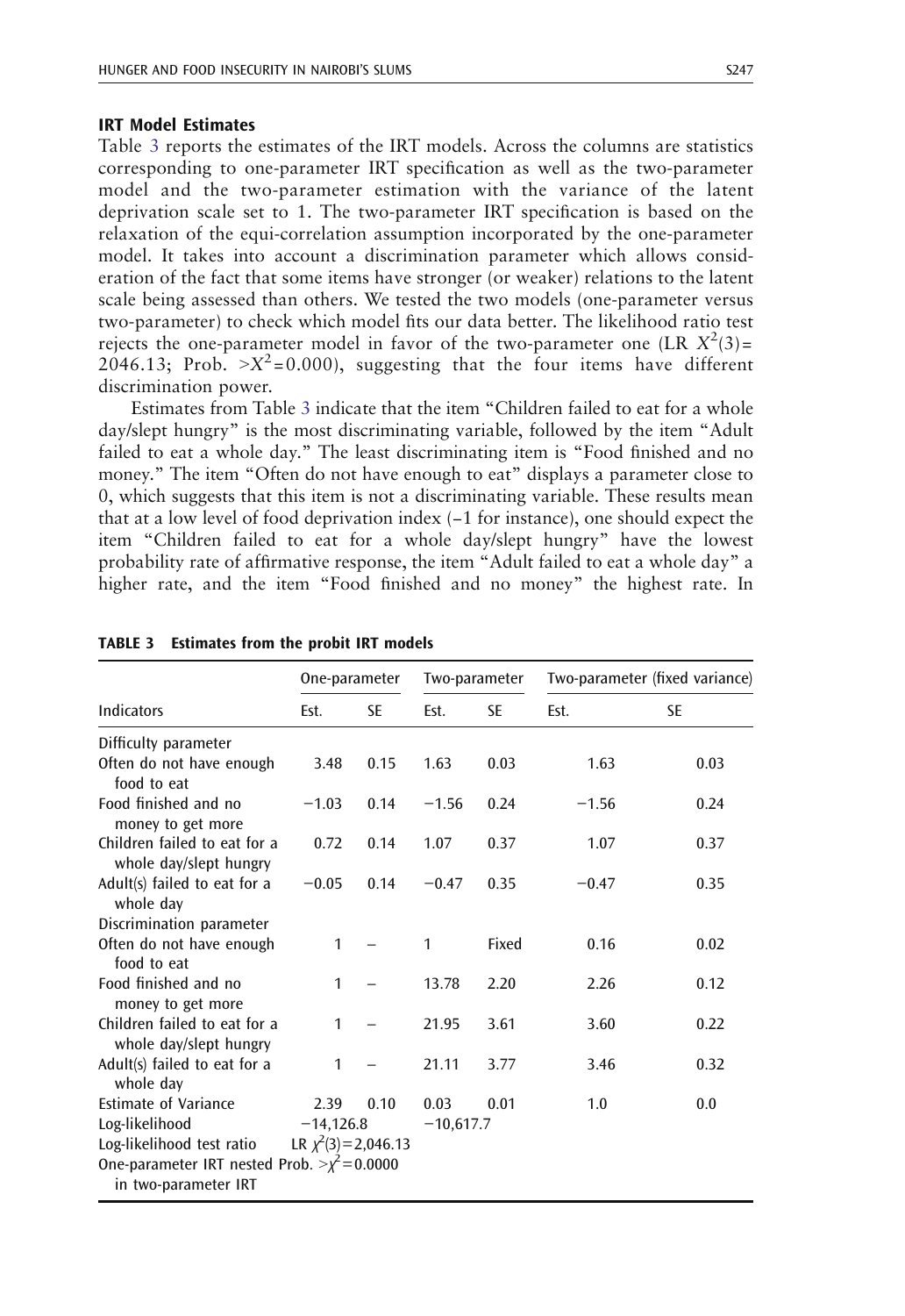contrast, at a higher level of food deprivation, one could expect a reversed pattern or all items having the highest probability rate of affirmative responses.

This hierarchy between items at a low deprivation scale is in line with Radimer's characterization of food insecurity as a "managed process." This means that within households, individual members experience food insecurity differently at different times and to different degrees. Looking at food insecurity experience among lowincome women with children in the USA, Radimer et al. $34$  found that anxiety about enough food occurred first, followed by compromise in the quality and then quantity of women's food intakes, along with a more general deterioration in quality at the household level. Compromises in the quality and quantity of children's intakes did not occur until later. Radimer's observation is that children's eating patterns were rarely affected. In sum, quantity was preserved at the expense of quality, and children were protected from compromise.<sup>[9](#page-19-0)</sup>

Results from Table [3](#page-12-0) also confirm the items' ranking in terms of difficulty (parameter  $\beta_i$ ) as suggested by the Mokken scale analysis. The item "Often do not have enough to eat" is clearly the most severe in both the one-parameter and the two-parameter IRT models, followed by the item "Children failed to eat for a whole day/slept hungry." This means that the probability that a household which "has not enough to eat" to be deprived of the other items is higher than 0.5. For a better understanding, be reminded that the notion of latent scale implies a certain relationship between the so-called scale and the items that tap it. The latent variable is regarded as the cause of the items' score. That is, the strength or the quantity of the latent variable is presumed to cause an item to take a certain value. In our case, this means that the probability of getting affirmative response for the item "Often do not have enough to eat" is associated with a high level of food deprivation. At low levels of food deprivation scale (for instance,  $\theta$ <1), this probability stays close to zero, while the probability of getting the other items endorsed is very high

The ICCs give a great illustration of the results above. The ICC displays the form of the functional relationship between the food latent deprivation scale and the observed items' responses. The vertical axis is the probability of getting the item right (affirmative response or endorsement). The horizontal axis depicts the food deprivation latent scale  $(\theta)$ . Figure [1](#page-14-0) displays the ICC for the food deprivation scale. In the one-parameter IRT model, all items exhibit ICCs having the same shape because we assume in this model equal discrimination power for all items. This means that all the ICCs have the same slope and they do not intersect. In the twoparameter model, the ICCs do not exhibit the same shape as the items do not have identical discrimination power (factor  $\delta_i$ ).

It is customary to set the latent scale  $(\theta)$  by considering the sample mean equal to 0 and the standard deviation equal to 1. Thus, in the graph, the center of the latent scale is 0 and the numbers go up and down from there. For instance, 1 corresponds to 1 standard deviation above the mean, and −1 to 1 standard deviation below the mean. This suggests that the probability of getting affirmative responses to the items increase as the food deprivation score increases.

Focusing on the two-parameter graph in Figure [1,](#page-14-0) we notice that the rightmost curve corresponds to the ICC of the most difficult item, "Often do not have enough to eat." In the graph, the probability of getting this item endorsed at 50% is associated with a food deprivation scale of almost 2.0. And a vertical line projected from that point to the curves of the other items shows that households with such a food deprivation score (2.0) are expected at 100% to declare being deprived in the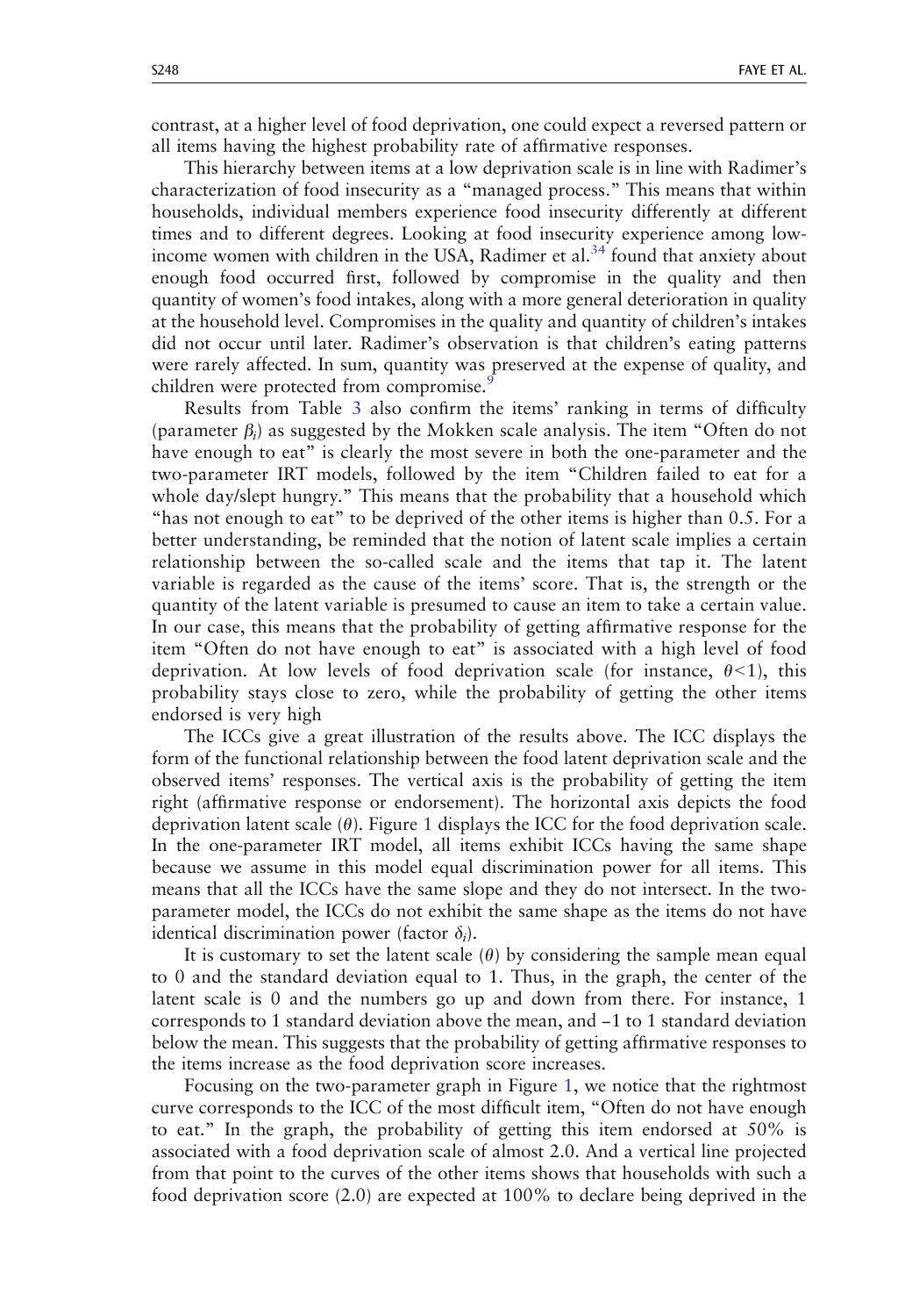<span id="page-14-0"></span>

FIGURE 1. Item characteristics curves for the food deprivation scale.

three items. This confirms that the probability that a household which "has not enough to eat" is deprived of the other items is higher than 0.5.

In the same graph, the steepness of the ICCs in their middle sections reflects the discrimination power of the items. The flatter the curve, the less the items discriminate since the probabilities of correct response at low and high deprivation rates are nearly the same. The steeper the curve, the better the item can discriminate because the probability of a correct response at low deprivation scores is not the same as it is at high deprivation scores. The graph shows that the most discriminatory item is "Children failed to eat for a whole day/slept hungry." This item has a step function; the probability of getting it endorsed (affirmative response) is zero until the food deprivation index reaches 1.0, at which point the probability jumps to 100%. Above a food deprivation score of 1.0, the curve gets flat. The graph is in line with Radimer's statement, as until the food deprivation of score gets to 1.0, households preserve their children from getting hungry, while adults are yet failing to eat.

## Validity Analysis

Latent scale validity is the degree to which the index measures what it proposes to measure. To test the validity of our latent food deprivation score, we use the criterion-related validation strategy, which consists of comparing the inferred measure to some variables that are admitted to be related to the phenomenon being measured (food insecurity). The intuition is that if our food insecurity scale is valid, then we should expect it to correlate in a predictable way with some variables commonly used to measure food insecurity (for instance household income, anthropometry indicators, etc.).

In our validity test, we focus on how the inferred food insecurity scale correlates with household income. For this purpose, we also explore the potential determinants of food deprivation by including a supplementary structural equation into the IRT model (Eqs. [6](#page-5-0) and [7\)](#page-5-0). Our explanatory variables include the characteristics of the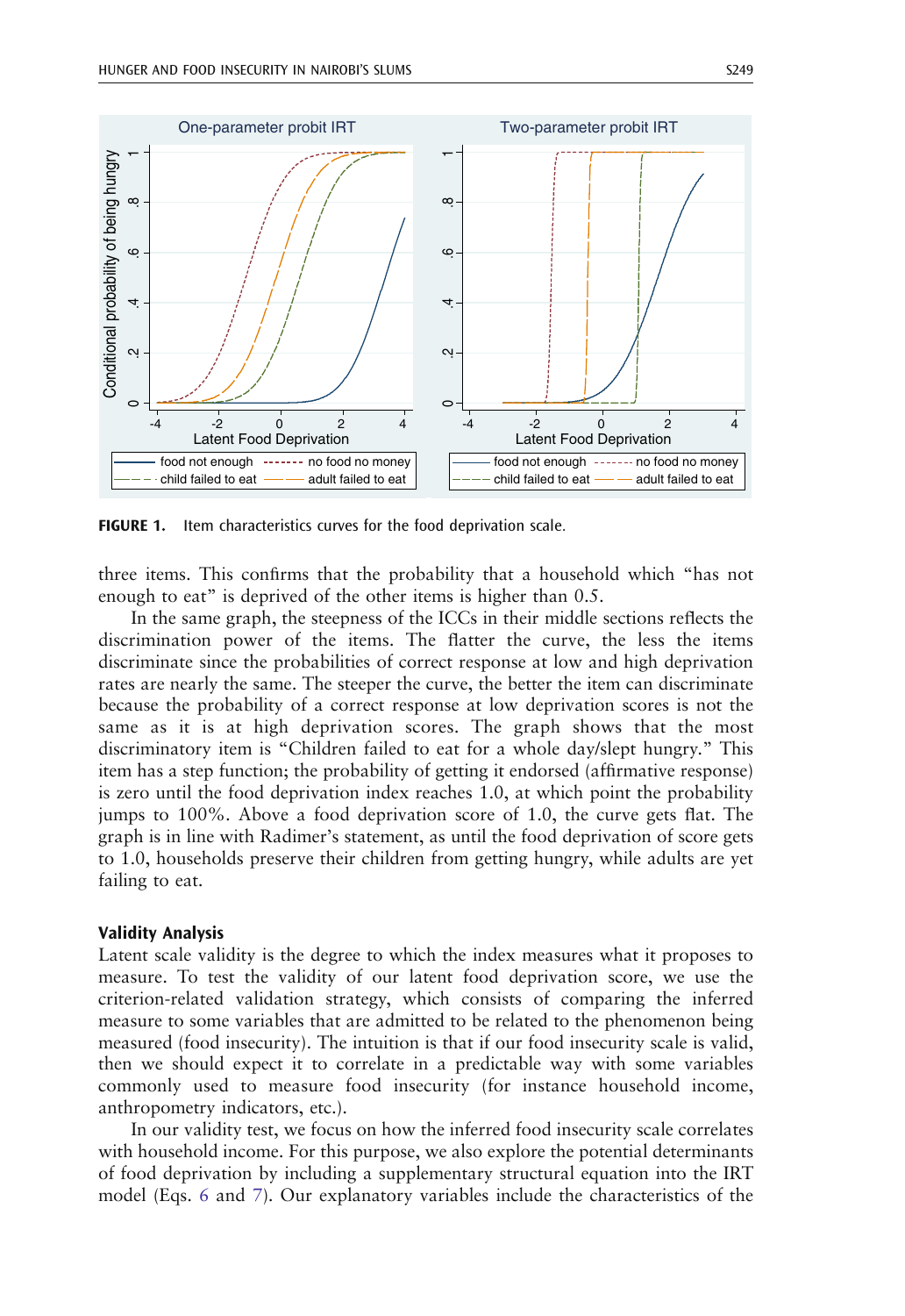|                                                 | One-parameter IRT |                           | Two-parameter IRT |                           |
|-------------------------------------------------|-------------------|---------------------------|-------------------|---------------------------|
| Variables                                       | Est.              | (SE)                      | Est.              | (SE)                      |
| Household income quintile (ref. first quintile) |                   |                           |                   |                           |
| Second quintile                                 | $-0.19$           | $(0.06)$ **               | $-0.02$           | (0.01)                    |
| Third quintile                                  | $-0.41$           | (0.07)                    | $-0.05$           | (0.01)                    |
| Fourth quintile                                 | $-0.56$           | (0.08)                    | $-0.06$           | (0.01)                    |
| Fifth quintile                                  | $-0.58$           | (0.10)                    | $-0.07$           | ***<br>(0.01)             |
| Household characteristics                       |                   |                           |                   |                           |
| Location: Korogocho (ref. Viwandani)            | 1.58              | $\left(0.05\right)^{***}$ | 0.18              | $\left(0.03\right)^{***}$ |
| Size                                            | 0.00              | (0.01)                    | $-0.00$           | (0.00)                    |
| Composition (ref. adult 25-49)                  |                   |                           |                   |                           |
| Proportion of children under 5                  | 0.17              | (0.13)                    | 0.01              | (0.02)                    |
| Proportion of children 5-10                     | 0.15              | (0.16)                    | 0.01              | (0.02)                    |
| Proportion of adolescents 11-15                 | 0.22              | (0.18)                    | 0.02              | (0.02)                    |
| Proportion of adults 16-24                      | 0.09              | (0.11)                    | 0.01              | (0.01)                    |
| Proportion of adults 50 and $+$                 | 0.22              | (0.19)                    | 0.03              | (0.02)                    |
| Characteristics of the household head           |                   |                           |                   |                           |
| Education level (not educated)                  |                   |                           |                   |                           |
| Primary school                                  | $-0.21$           | (0.09)                    | $-0.04$           | (0.01)                    |
| Secondary school                                | $-0.30$           | (0.10)                    | $-0.04$           | (0.01)                    |
| High school                                     | $-1.23$           | (0.31)                    | $-0.12$           | (0.04)                    |
| Education level unknown (missing)               | 0.05              | (0.14)                    | $-0.00$           | (0.02)                    |
| Immigrant (not enumerated)                      | 0.17              | (0.05)                    | 0.02              | $(0.01)$ <sup>"</sup>     |
| No. of households                               | 6,795             |                           | 6,795             |                           |

|  | <b>TABLE 4</b> Determinants of latent food deprivation |  |  |  |  |
|--|--------------------------------------------------------|--|--|--|--|
|--|--------------------------------------------------------|--|--|--|--|

 $*_{p<0.05;}$  \*\*p $<0.01;$  \*\*\*p $<0.001$ 

head of household (gender, age, education level, and enumeration status\*), the characteristics of the household (size and composition), and the household income ranking based on the monthly household adult equivalent expenditure. Table 4 reports the impact of different covariates on the latent food deprivation scale. Focusing on our criterion of interest, we notice that in both IRT models, food deprivation has a significant and negative association with household income level. Household food status scale worsens significantly as its income is low. Food deprivation is higher for households at the bottom of the income distribution. Results from Table [5](#page-16-0) confirm the negative association between food insecurity and household income distribution. The proportion of households in each food deprivation group is inversely proportioned to households' income category. For instance, only 13% of households in the first quintile appear food-secure, compared to 30% in the fifth quintile. In sum, our food deprivation scale is perfectly consistent as expected with household income status. This provides evidence of the validity of our measure.

<sup>\*</sup>The enumeration status is a binary variable which refers to the residence status of the individual in the survey area when the NUHDSS was started. If someone was enumerated at that time, this person scores 1, otherwise 0. Those who have not been enumerated are also called immigrants (meaning immigrant in the DSS area).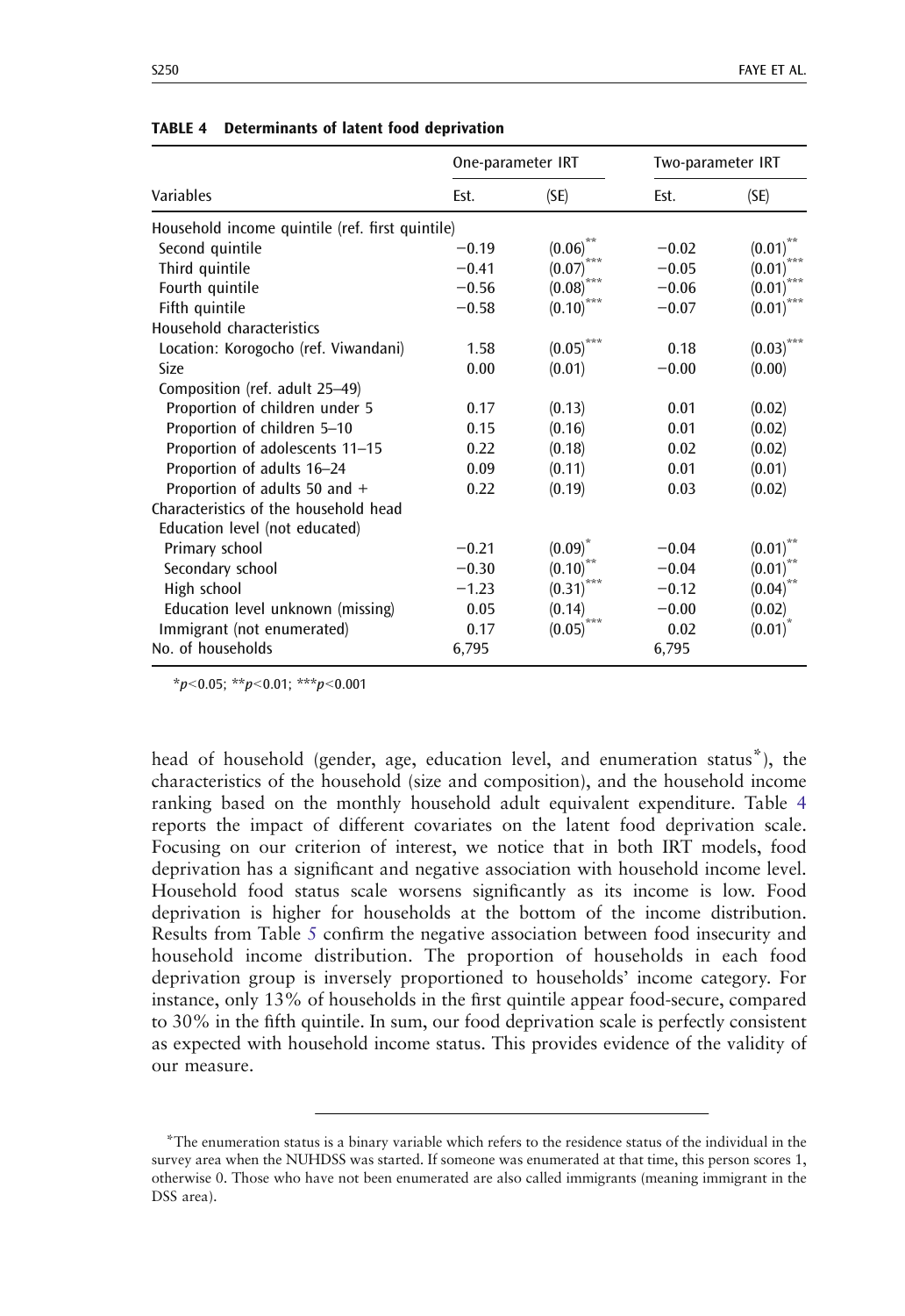<span id="page-16-0"></span>

|                                                                                                                                                                         |                         | Food situation status                           |                       |                                   |                      |                         |                                              |                   |                                                                        |                                                 |
|-------------------------------------------------------------------------------------------------------------------------------------------------------------------------|-------------------------|-------------------------------------------------|-----------------------|-----------------------------------|----------------------|-------------------------|----------------------------------------------|-------------------|------------------------------------------------------------------------|-------------------------------------------------|
|                                                                                                                                                                         |                         |                                                 | Food insecure         |                                   |                      |                         |                                              |                   |                                                                        |                                                 |
|                                                                                                                                                                         | Food secure             |                                                 | Without hunger        |                                   |                      | With adult hunger       |                                              | With child hunger |                                                                        | With adult and child hunger                     |
|                                                                                                                                                                         | z                       | వ్                                              | $\geq$                | $\%$                              | z                    | ℅                       | z                                            | $\%$              | $\geq$                                                                 | $\approx$                                       |
| All households                                                                                                                                                          | 1,456                   | 21.6                                            | 1,025                 | <b>5.2</b>                        | 937                  | 13.9                    | S                                            | $0.\overline{8}$  | 3,259                                                                  | 48.4                                            |
| Location                                                                                                                                                                |                         |                                                 |                       |                                   |                      |                         |                                              |                   |                                                                        |                                                 |
|                                                                                                                                                                         |                         |                                                 | 330                   |                                   |                      |                         | $\ddot{4}$                                   | $\overline{c}$    |                                                                        |                                                 |
| Korogocho<br>Viwandani                                                                                                                                                  | 415<br>1,041            | $\begin{array}{c} 1.3 \\ 3.9 \end{array}$       | 695                   | $9.0$<br>22.7                     | 23<br>699            | 6.5<br>22.8             | ு                                            | $\ddot{0}$        | 2,636<br>623                                                           | $72.0$<br>$20.3$                                |
| Household head characteristics                                                                                                                                          |                         |                                                 |                       |                                   |                      |                         |                                              |                   |                                                                        |                                                 |
| Female                                                                                                                                                                  | 450                     | 20.5                                            | 303                   | 13.8                              | 279                  | 12.7                    |                                              | 0.7               |                                                                        | 52.3                                            |
| Male                                                                                                                                                                    | 1,006                   |                                                 |                       |                                   |                      | 14.5                    | 622                                          | 0.8               |                                                                        |                                                 |
|                                                                                                                                                                         | 56                      | 22.2<br>10.9                                    | 72                    | $15.9$<br>$11.5$                  | 658<br>28            | 5.5                     |                                              | 0.4               |                                                                        | 46.6<br>71.7                                    |
|                                                                                                                                                                         |                         |                                                 |                       |                                   |                      |                         | 35                                           | 0.9               | $\begin{array}{c} 1,148 \\ 2,111 \\ 367 \\ 1,873 \\ 1,919 \end{array}$ |                                                 |
|                                                                                                                                                                         | 81<br>561<br>19         | 20.4<br>26.9<br>42.9                            | 533<br>372            | $14.5$<br>$7.6$<br>$7.4$          | 484<br>349           | 12 15 19<br>19 19 19    |                                              | 0.5               |                                                                        | $\frac{5}{38}$ , $\frac{8}{6}$ , $\frac{7}{16}$ |
|                                                                                                                                                                         |                         |                                                 | $\circ$               |                                   | $\infty$             |                         | $\epsilon$                                   | 0.0               |                                                                        |                                                 |
| Not educated<br>Primary school<br>Secondary school<br>High school<br>High school<br>Monthly adult equivalent expenditure quintiles<br>First quintile<br>Second quintile |                         |                                                 |                       |                                   |                      |                         |                                              |                   |                                                                        |                                                 |
|                                                                                                                                                                         |                         |                                                 |                       |                                   |                      | 9.7                     | 17                                           | 0.8               | 1,379                                                                  | 61.6                                            |
|                                                                                                                                                                         |                         |                                                 | 327<br>287            |                                   |                      | 13.5                    |                                              | $\frac{0}{1}$     | 919                                                                    | 49.1                                            |
|                                                                                                                                                                         |                         |                                                 | 196                   |                                   |                      |                         |                                              | $\frac{0}{1}$     | 461                                                                    | 36.8                                            |
|                                                                                                                                                                         | 2023467<br>2024<br>2025 | $13.71, 15.0$<br>$15.71, 15.0$<br>$15.71, 15.0$ | $\frac{16}{20}$       | 1<br>1 1 1 1 1 1 1<br>1 1 1 1 1 1 | <b>អ៊ីអូ</b> អូ ខ្លួ | $9.34$<br>$9.34$        | $\frac{18}{2}$ $\frac{11}{2}$ $\frac{11}{2}$ | $0.\overline{3}$  | 289<br>169                                                             | 37.0<br>34.6                                    |
| Fourth quintile<br>Fifth quintile<br>Household composition                                                                                                              |                         |                                                 |                       |                                   |                      |                         |                                              |                   |                                                                        |                                                 |
|                                                                                                                                                                         |                         |                                                 |                       |                                   |                      |                         |                                              |                   |                                                                        |                                                 |
|                                                                                                                                                                         |                         |                                                 |                       |                                   |                      | 13.8                    | $\overline{4}$                               | $0.\overline{8}$  |                                                                        | 48.2                                            |
|                                                                                                                                                                         | 1,088<br>368<br>417     |                                                 |                       |                                   |                      |                         |                                              | 0.8               |                                                                        |                                                 |
|                                                                                                                                                                         |                         |                                                 |                       |                                   |                      | $14.3$<br>8.6           |                                              | 12                |                                                                        |                                                 |
| Children below 11<br>No children below 11<br>Children 11–15<br>No children 11–15                                                                                        | 1,039<br>100<br>1,356   |                                                 | <u>ន្ត្រី ដូន និង</u> | 547<br>159236                     |                      |                         | P S S 0                                      | 6.08              | 2,432<br>827<br>1,236<br>2,023<br>369<br>3,890                         | $9.7404$<br>$9.7404$<br>$9.7404$                |
| Less 11 and above 49<br>No less 11 or above 49                                                                                                                          |                         |                                                 |                       |                                   |                      | $6.5$<br>$7.4$<br>$6.5$ |                                              |                   |                                                                        |                                                 |
|                                                                                                                                                                         |                         |                                                 |                       |                                   |                      |                         |                                              |                   |                                                                        |                                                 |

TABLE 5 Food situation status: prevalence and households' characteristics TABLE 5 Food situation status: prevalence and households' characteristics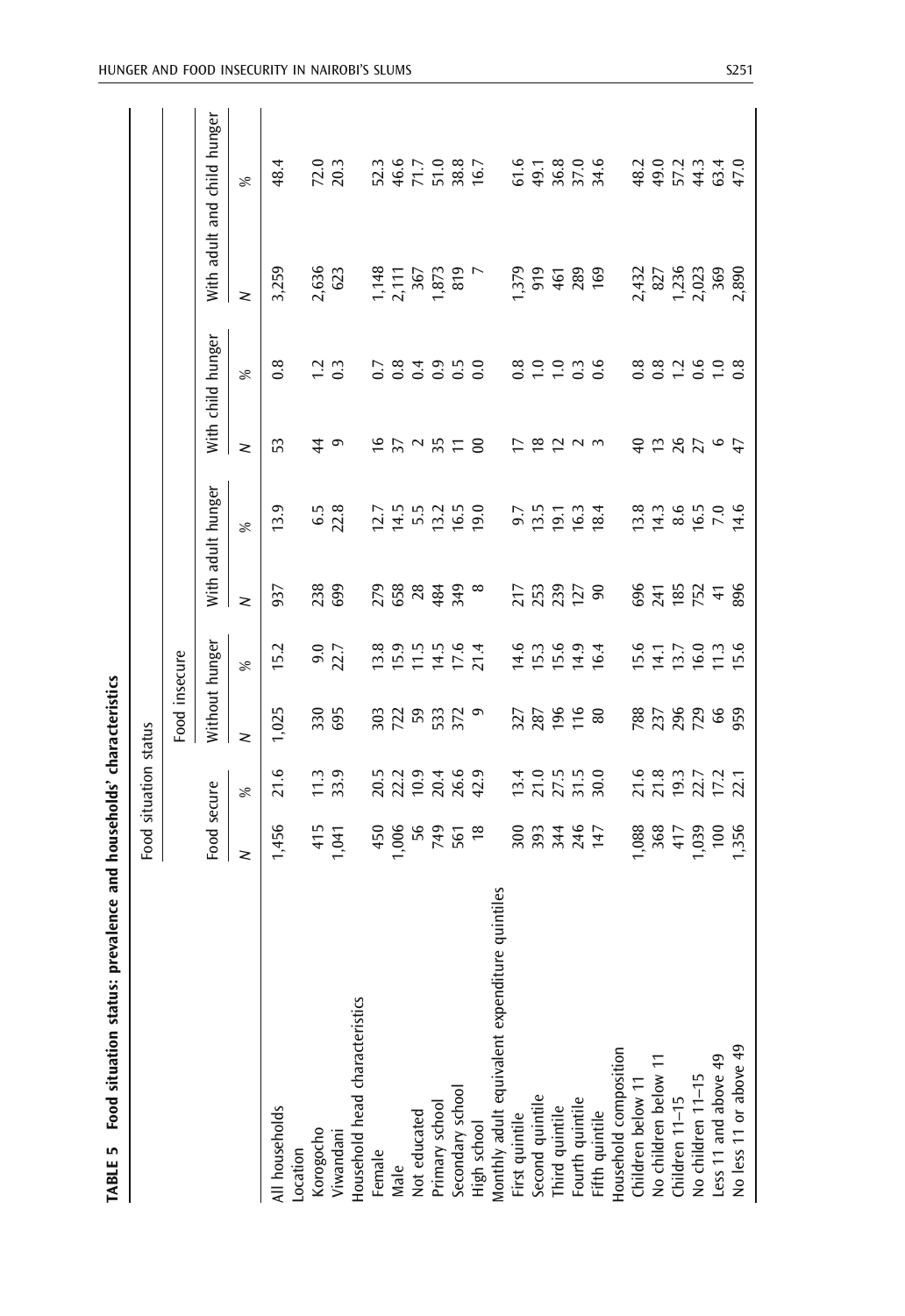# Prevalence Estimates and Households' Characteristics

With the empirical Bayes prediction of the latent food deprivation score, it is possible to study the incidence and severity of hunger and food insecurity once a cutoff point has been identified. There is no obvious way to fix such a cutoff point. However, some approaches can be explored. One can adopt a relative approach fixing a specific quintile of the index  $(\theta_i^*)$ , the second quintile, or the third, or whatever. Another way consists of using an absolute approach by setting a specific value taken as a threshold of food deprivation.

In what follows, we adopt a categorical approach<sup>[30](#page-20-0)</sup> by specifying different ranges of food situation status. This allows comparing the incidence of food insecurity and hunger across different population groups. Based on our four items, we distinguish five food deprivation statuses: "food-secure," "food-insecure without hunger," "food-insecure with adult hunger," "food-insecure with child hunger," and "food-insecure with both adult and child hunger." Table [5](#page-16-0) reports the five food deprivation statuses across population groups.

Overall, just one fifth of slum-dwelling households are food-secure, while nearly half (48.4%) are food-insecure with both adult and child hunger. There is significant variation between the two slum settings, with nearly three quarters of households in Korogocho experiencing food insecurity with both adult and child hunger, compared to just over 20% in Viwandani.

Results do not show a significant relationship between gender of the household head and the severity of food insecurity, although female-headed households are slightly more likely then male-headed households to experience food insecurity with both adult and child hunger (52.3% versus 46.6%). Education is, however, strongly related to food security, with those living in households where the head has no education being much more likely to experience hunger than those with high school education. Household composition also matters, with households containing both children under 11 and adults aged 50 and over being the most likely to be foodinsecure.

## **CONCLUSION**

This paper has explored the utility of using four dichotomous indicator variables to develop a food hunger index for use in a resource poor urban setting. Our analysis suggests that such an approach is possible. In line with what is known about household allocation of resources and the fact that parents will often forego food in order to prioritize their children, the analysis found that the most discriminatory item is "Children failed to eat for a whole day/slept hungry." This was found to be the case in both the Mokken scale analysis and the twoparameter IRT model.

Food insecurity among slum dwellers in Nairobi is widespread, with nearly half of all households being categorized as "food-insecure with both adult and child hunger" and only one in five are food-secure. Food insecurity is higher for households at the bottom of the income distribution. There is also a higher incidence of food deprivation when the household head is not educated or has joined the setting as a migrant. Furthermore, the research highlights that the NUHDSS survey instrument could validly be used to identify those households suffering food insecurity and hunger in Nairobi. The "food consumption" module of this instrument has the advantage of being short and easy to implement. And since this survey is routinely collected, it provides the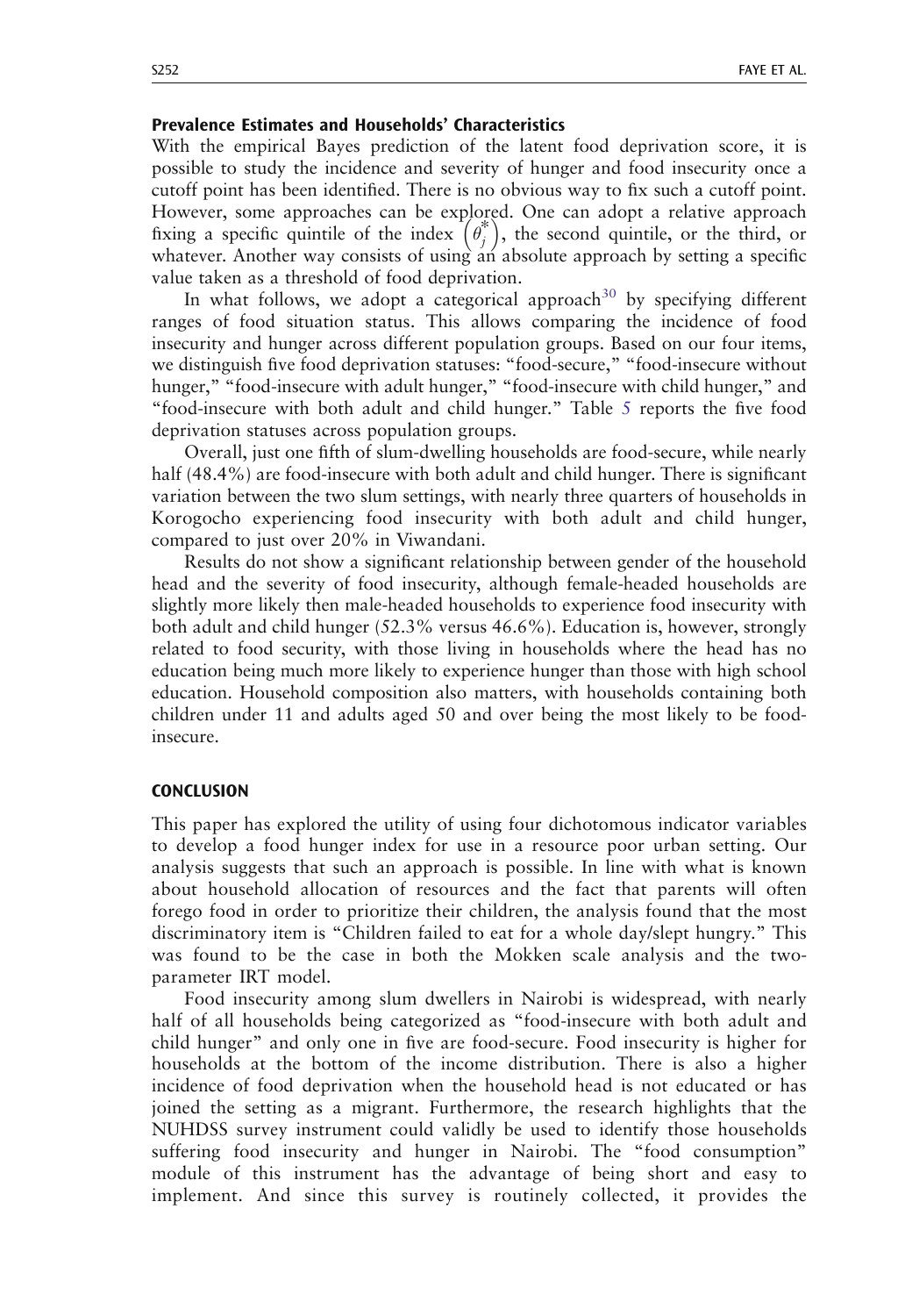<span id="page-18-0"></span>opportunity to monitor household food situation over time in relation to all the dynamics and shocks happening in this area. Further research will focus on this issue.

# ACKNOWLEDGMENTS

This research used data from the Nairobi Urban Health and Demographic Surveillance System (NUHDSS), which is part of the INDEPTH Network. Data collection, analysis, and writing are supported by funding from the Wellcome Trust (grant no. GR 07830M), the William and Flora Hewlett Foundation (grant no. 2006-8376), and the Rockefeller Foundation (grant no. 2008 AR 001). We thank Alessio Fusco (Ceps/Instead) for helpful comments and suggestions.

## APPENDIX

| Descriptive statistics                                               |           |           |
|----------------------------------------------------------------------|-----------|-----------|
| Variables                                                            | Mean      | <b>SE</b> |
| Household characteristics                                            |           |           |
| Size                                                                 | 4.27      | 2.54      |
| Composition                                                          |           |           |
| No. of children under 5                                              | 0.64      | 0.71      |
| No. of children 5-10                                                 | 0.74      | 0.89      |
| No. of children 11-15                                                | 0.43      | 0.71      |
| No. of adults 16-24                                                  | 0.84      | 1.12      |
| No. of adults 25-39                                                  | 1.12      | 0.95      |
| No. of adults 40-49                                                  | 0.31      | 0.55      |
| No. of adults 50 and $+$                                             | 0.17      | 0.44      |
| Location (%)                                                         |           |           |
| Korogocho                                                            | 54.21     | 49.8      |
| Viwandani                                                            | 45.78     | 49.8      |
| Head of household characteristics                                    |           |           |
| Age                                                                  | 35.42     | 13.61     |
| Female (%)                                                           | 32.70     | 46.91     |
| Immigrant (%)                                                        | 39.26     | 48.83     |
| Not educated                                                         | 07.62     | 26.54     |
| Attended primary school                                              | 54.55     | 49.80     |
| Attended secondary school                                            | 31.40     | 46.41     |
| Attended high school                                                 | 00.63     | 07.93     |
| Missing information on school                                        | 05.78     | 23.34     |
| Monthly adult equivalent expenditure (per quintile, Kenya—Shillings) |           |           |
| First quintile                                                       | 1,595.72  | 452.50    |
| Second quintile                                                      | 2,705.94  | 302.05    |
| Third quintile                                                       | 3,976.10  | 443.85    |
| Fourth quintile                                                      | 5,979.10  | 778.86    |
| Fifth quintile                                                       | 13,370.54 | 6,742.32  |

## TABLE 6 Household demographic and socioeconomic characteristics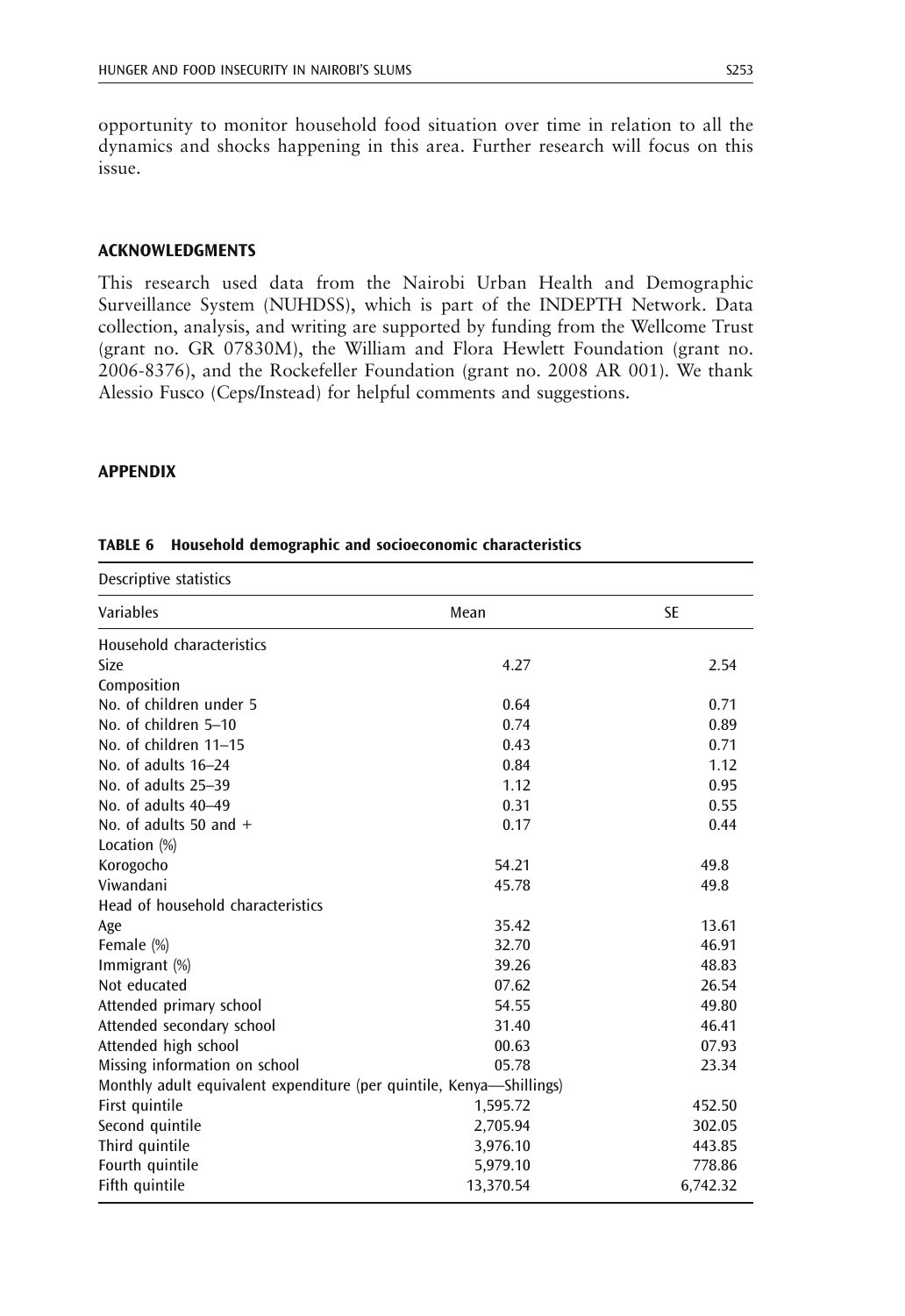## <span id="page-19-0"></span>**REFERENCES**

- 1. FAO. The State of Agricultural Commodity Markets 2009. High food prices and the food crisis — experiences and lessons learned. Rome: FAO; 2009. (ftp://ftp.fao.org/docrep/fao/ 012/i0854e/i0854e.pdf)
- 2. Chen S, Ravallion M. The developing world is poorer than we thought, but no less successful in the fight against poverty. Washington: World Bank Development Research Group; 2008. Policy Research Working Paper No. WPS4703.
- 3. Ruel MT, Haddad L, Garrett JL. Some urban facts of life: implications for research and policy. World Dev. 1999; 27(11): 1917–1938.
- 4. Smith L, Alderman H, Aduayoum D. Food Insecurity in Sub-Saharan Africa: New Estimates from Household Expenditure Surveys. Washington: Food Consumption and Nutrition Division, International Food Policy Research Institute; 2006.
- 5. Maxwell D, Levin C, Armar-Klemesu M, Ruel M, Morris S, Ahiadeke C. Urban Livelihoods and Food and Nutrition Security in Greater Accra, Ghana. Washington: International Food Policy Research Institute in collaboration with Noguchi Memorial Institute for Medical Research & World Health Organization; 2000.
- 6. World Food Summit. Rome declaration on world food security; 1996. (http://www.fao. org/docrep/003/w3613e/w3613e00.HTM)
- 7. Kendall A, Olson CM, Frongillo EA Jr. Validation of the Radimer/Cornell measures of hunger and food insecurity. J Nutr. 1995; 125: 2793–2801.
- 8. Hamelin AM, Habichta JP, Beaudry M. Food insecurity: consequences for the household and broader social implications. J Nutr. 1999; 129(2S Suppl): 525S–528S.
- 9. Tarasuk VS. Household food insecurity with hunger is associated with women's food intakes, health and household circumstances. J Nutr. 2001; 131: 2670–2676.
- 10. Cappellari L, Jenkins SP. Summarizing multiple deprivation indicators. In: Jenkins S, Micklewright J, eds. Inequality and Poverty: Re-examined (pp. 166–184). Oxford: Oxford University Press; 2007.
- 11. Zheng X, Rabe-Hesketh S. Estimating parameters of dichotomous and ordinal item response models with GLLAMM. Stata J. 2007; 7(3): 313–333.
- 12. Fusco A, Dickes P. The Rasch model and multidimensional poverty measurement. In: Kakwani N, Silber J, eds. Quantitative Approaches to Multidimensional Poverty Measurement (pp. 49–62). New York: Palgrave Macmillan; 2008.
- 13. Van der Ark LA. Mokken scale analysis in R. J Stat Soft. 2008; 20(11): 1–19.
- 14. Meijer RR, Baneke JJ. Analyzing psychopathology items: a case for nonparametric item response modeling. Psychol Meth. 2004; 9(3): 354–368.
- 15. Mokken R. A Theory and Procedure of Scale Analysis. Berlin: De Gruyter; 1971.
- 16. Central Bureau of Statistics (CBS). Geographic Dimensions of Well-Being in Kenya. Vol. 1: Where are the poor? From districts to locations. GoK, Ministry of Planning and National Development, Central Bureau of Statistics (CBS) in collaboration with International Livestock Research Institute (ILRI). Nairobi: CBS and ILRI; 2003.
- 17. Faye O, de Laat J, Suri T, Zulu E. Poverty Dynamics and Mobility in Nairobi's Informal Settlements. APHRC; 2009.
- 18. Gulyani S, Talukdar D. Slum real estate: the low-quality high-price puzzle in Nairobi's slum rental market and its implications for theory and practice. World Dev. 2008; 36(10): 1916–1937.
- 19. Zulu EM, Konseiga A, Darteh E, Mberu B. Migration and the urbanization of poverty in sub-Saharan Africa: the case of Nairobi City, Kenya. Paper presented at Population Association of America Annual Meeting, Los Angeles; 2006.
- 20. Hoddinott J, Yohannes Y. Dietary diversity as a food security indicator. Washington: Food Consumption and Nutrition Division, International Food Policy Research Institute; 2002.
- 21. Ruel M, Garrett J, Morris SS, et al. Urban challenges to food and nutrition security: a review of food security, health, and caregiving in the cities. Washington: Food